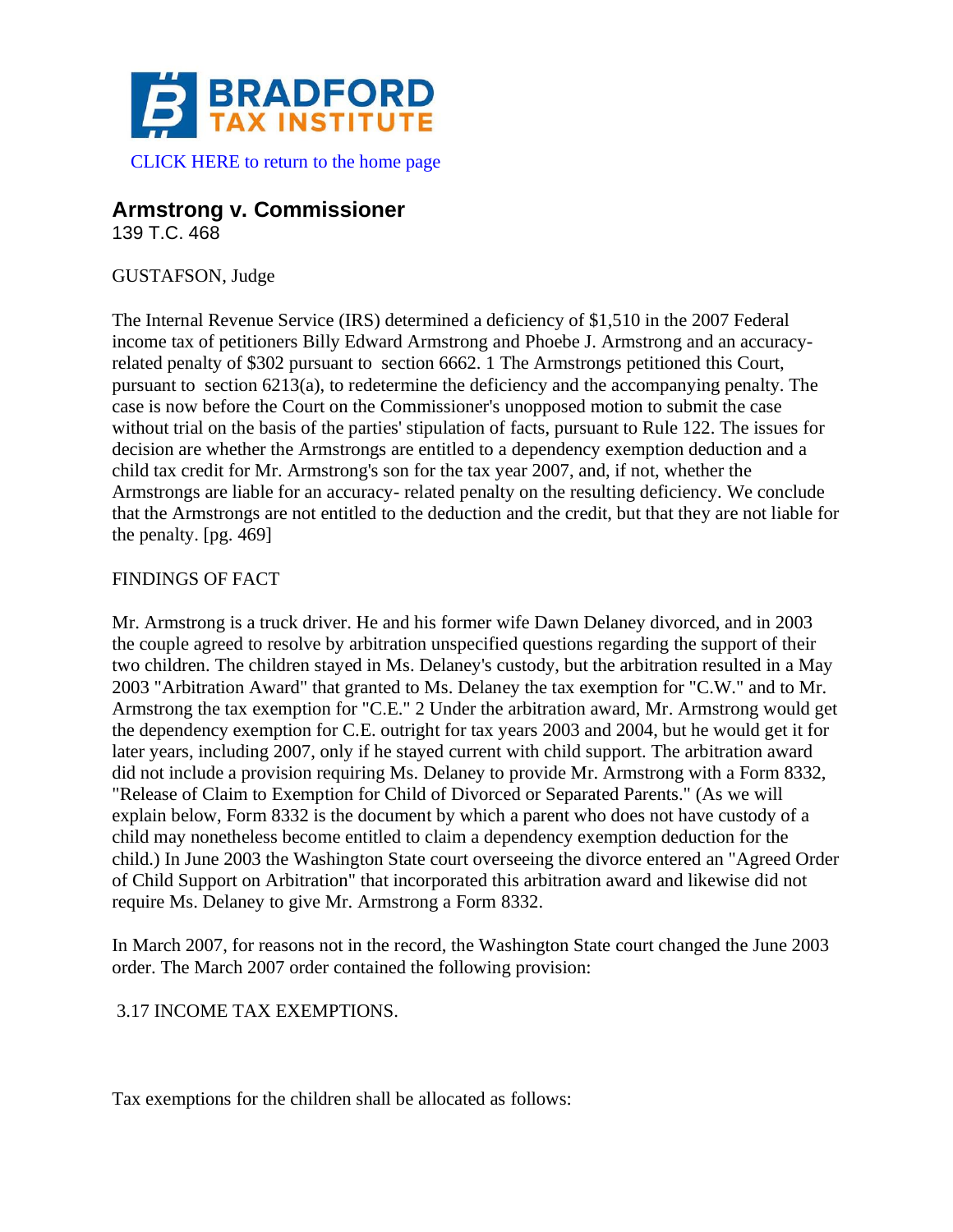The Mother shall have the exemption for  $C[N]$ . and the father shall have the exemption for \*\*\* [C.E.] ,as long as the father is current with his child support obligation for the tax year involved.

In reviewing whether or not the father is current, he must have made all twelve of the tax year's child support payments by December 31st of that tax year.

[pg. 470]

If payments are current, the mother shall provide the father for each entitled year with an executed IRS Form 8332 (Release of Claim to Exemption for Child of Divorced or Separated Parents) or its equivalent not later than January 31st of the year immediately following the year for which the tax exemption is to be claimed. The purpose of this provision is to ensure prompt and regular payment of the child support obligation; therefore,exemptions lost by failure to be current on child support payments cannot later be claimed or asserted by subsequent payment of back payments or arrears, nor claimed as a set-off for unpaid support.

The parents shall sign the federal income tax dependency exemption waiver. [Emphasis altered.]

Ms. Delaney signed the March 2007 order.

By 2007 Mr. Armstrong had remarried. He had consistently made his child support payments required under the State court's orders. But Ms. Delaney nonetheless failed to give him an executed Form 8332 for 2007. Lacking that form, the Armstrongs attached a copy of the 2003 arbitration award to their timely filed joint 2007 Federal income tax return.

The IRS examined that 2007 return. During the course of the audit, the Armstrongs sent to the IRS copies of the 2003 and 2007 child support orders, the latter of which had been signed by Ms. Delaney. The Commissioner nonetheless rejected the Armstrongs' claim for a dependency exemption deduction and a child tax credit for C.E., because the award and orders were "condition[al]" upon Mr. Armstrong's staying current with his support obligations. The IRS also determined an accuracy-related penalty. The Armstrongs timely petitioned this Court, and at that time they resided in South Dakota. The parties stipulated the facts and submitted the case for decision without trial.

# **OPINION**

I. Dependency exemption deduction claims under section 152

An individual is allowed a deduction for exemption for "each individual who is a dependent (as defined in section 152) of the taxpayer for the taxable year." Sec. 151(c). Section 152(a) defines the term "dependent" to include "a qualifying child". Generally, a "qualifying child" must: (i) bear a specified relationship to the taxpayer (e.g., be a child of the taxpayer), (ii) have the same principal place of abode as the taxpayer for more than one-half of such taxable year, (iii) [pg. 471] meet certain age requirements, and (iv) not have provided over one-half of such individual's support for the taxable year at issue. Sec.  $152(c)(1)$ . Under those provisions, Mr. Armstrong could not claim C.E. as a dependent for 2007 because they did not have the same place of abode for more than one-half of the year.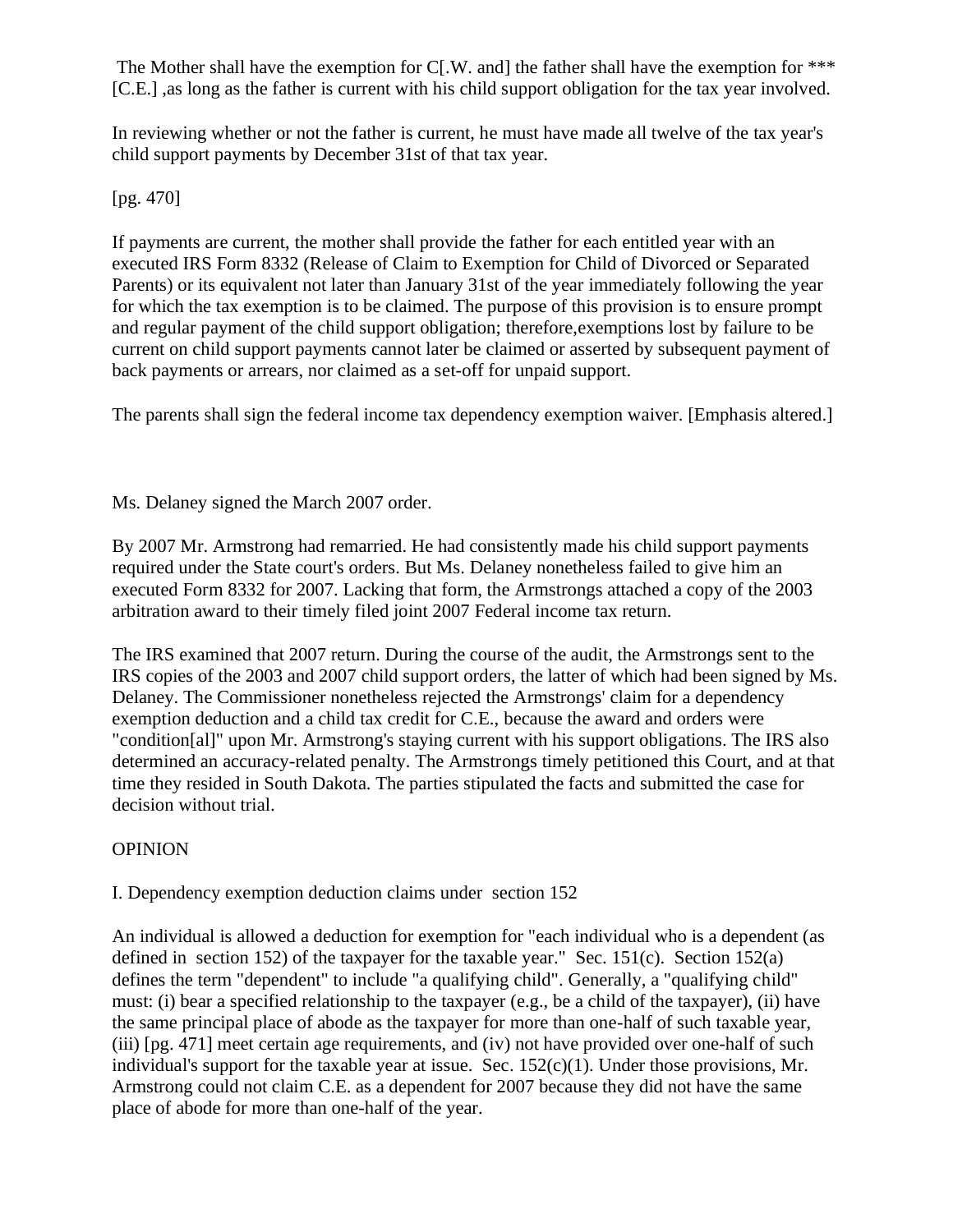However, in the case of divorced parents, special rules determine which parent may claim a dependency exemption deduction for a child. See sec. 152(e); Espinoza v. Commissioner, T.C. Memo. 2011-108 [TC Memo 2011-108]; cf. sec.  $152(c)(4)$ . Pursuant to section 152(e), when certain criteria are met, a child like C.E. may be treated as a qualifying child of the noncustodial parent (here, Mr. Armstrong) rather than of the custodial parent (Ms. Delaney). 3 Sec. 152(e)(1); 26 C.F.R. sec. 1.152-4T(a), Q&A-2, Temporary Income Tax Regs., 49 Fed. Reg. 34459 (Aug. 31, 1984). C.E. could be the qualifying child of Mr. Armstrong, under section 152(e)(1) and (2), if-

The "child receives over one-half of the child's support during the calendar year from the child's parents \*\*\* who are divorced \*\*\* under a decree of divorce", sec.  $152(e)(1)(A)$ ;

such child was "in the custody of 1 or both of the child's parents for more than one-half of the calendar year", sec.  $152(e)(1)(B)$ ;

• "the custodial parent signs a written declaration (in such a manner and form as the Secretary may by regulations prescribe) that such custodial parent will not claim such child as a dependent for any taxable year beginning in such calendar year", sec.  $152(e)(2)(A)$ ; and

• "the noncustodial parent attaches such written declaration to the noncustodial parent's return" for the appropriate taxable year, sec.  $152(e)(2)(B)$ .

This case turns on whether Mr. Armstrong is able to show compliance with the third of these criteria 4 -i.e., whether [pg. 472] Ms. Delaney ever signed a declaration that she "will not claim such child as a dependent".

The IRS's Form 8332 provides an effective and uniform way for a custodial parent to make the declaration required in section  $152(e)(2)(A)$  for the benefit of the noncustodial parent. But a noncustodial parent like Mr. Armstrong may also rely on an alternative document, provided that it "conform[s] to the substance" of Form 8332. 5 See 26 C.F.R. sec. 1.152-4T(a), Q&A-3, Temporary Income Tax Regs., supra. In particular, for tax years including the year at issue here, a court order that has been signed by the custodial parent may satisfy section 152(e)(2)(A) as the noncustodial parent's declaration if the document "conform[s] to the substance" of Form 8332. 6 See Briscoe v. Commissioner, T.C. Memo. 2011-165 [TC Memo 2011-165] (concluding that the court order attached with the return did not conform with the substance of Form 8332); cf. Boltinghouse v. Commissioner, T.C. Memo. 2003-134 [TC Memo 2003-134] (holding a separation agreement conformed with the substance of Form 8332).

A basic element necessary for satisfying section  $152(e)(2)(A)$  is a custodial parent's declaration that she "will not claim" the child as a dependent for a taxable year. A custodial parent accomplishes this on a Form 8332 with the following statement: "I agree not to claim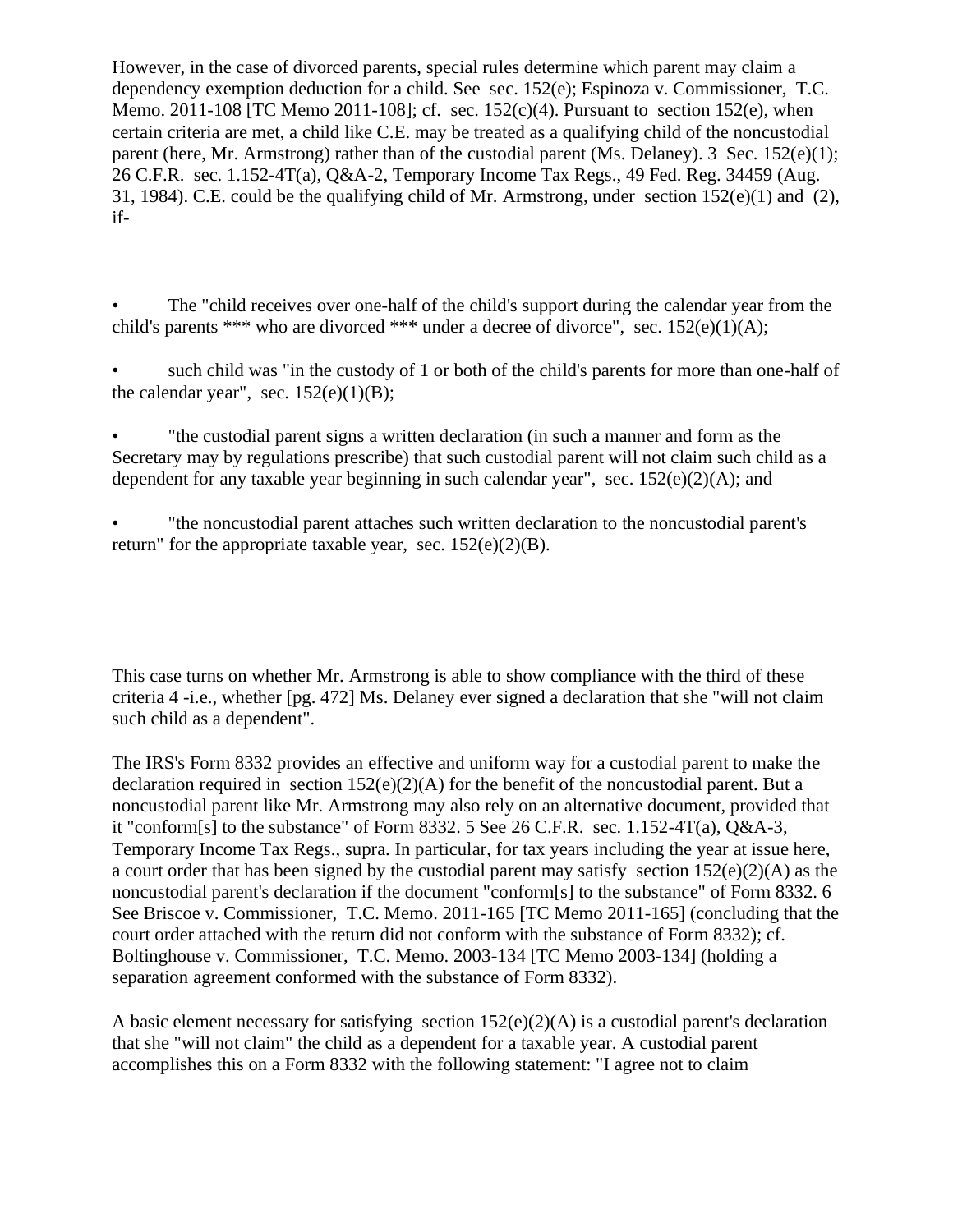\*\*\* for the tax year". This statement is unconditional; and in order for a document to comply with the substance of Form 8332 and ultimately section  $152(e)(2)(A)$ , the declaration on the document must also be unconditional. See Gessic v. Commissioner, T.C. Memo. 2010-88 [TC Memo 2010-88]; Thomas v. Commissioner, T.C. Memo. 2010-11 [TC Memo 2010-11]; Boltinghouse v. Commissioner, T.C. Memo. 2003-134; Horn v. Commissioner, T.C. Memo. 2002-290 [TC Memo 2002-290]. [pg. 473]

II. The insufficiency of a custodial parent's conditional release

We assume here that Ms. Delaney's signature on the March 2007 order constitutes, in effect, her declaration that she would comply with the order. Therefore, the critical question is whether, by declaring that she would comply with the March 2007 order, Ms. Delaney thereby declared that she "will not claim" C.E. as a dependent in 2007.

That March 2007 order did not provide unconditionally that Ms. Delaney would not claim a dependency exemption deduction for C.E. or that she must sign Form 8332. Rather, the order unambiguously stated that her obligation to sign the release-and Mr. Armstrong's right to the exemption-was conditional upon Mr. Armstrong's payment of child support. 7 This child support requirement appears nowhere in section 152(e), 8 of course; but the State court order affirmed this obligation in four ways, by providing-

• that Mr. Armstrong would obtain the exemption (and that Ms. Delaney would release it) only "as long as the father is current with his child support obligation";

• that entitlement to the exemption would require first a determination of "whether or not the father is current";

- that Ms. Delaney would release her claim only "If payments are current"; and
- that an exemption might be "lost by failure to be current". (Emphasis added.)

That is, Mr. Armstrong would not obtain the exemption-and Ms. Delaney was not obligated to release it-if Mr. Armstrong was not "current with his child support obligation"; in [pg. 474] that case, the exemption was "lost" to Mr. Armstrong, notwithstanding the other terms of the order. By signing the order, Ms. Delaney effectively declared circumstances under which she would not release her claim but would instead report herself to be entitled to the dependency exemption for C.E.

Therefore, in signing and assenting to the order, Ms. Delaney did not declare that she "will not claim such child as a dependent". Instead, she thereby declared that she will not claim C.E. as a dependent if Mr. Armstrong keeps current with support payments; but she also thereby unambiguously declared that if he does not keep current, then she will claim the child as a dependent. This makes her declaration quite different from a declaration that she "will not claim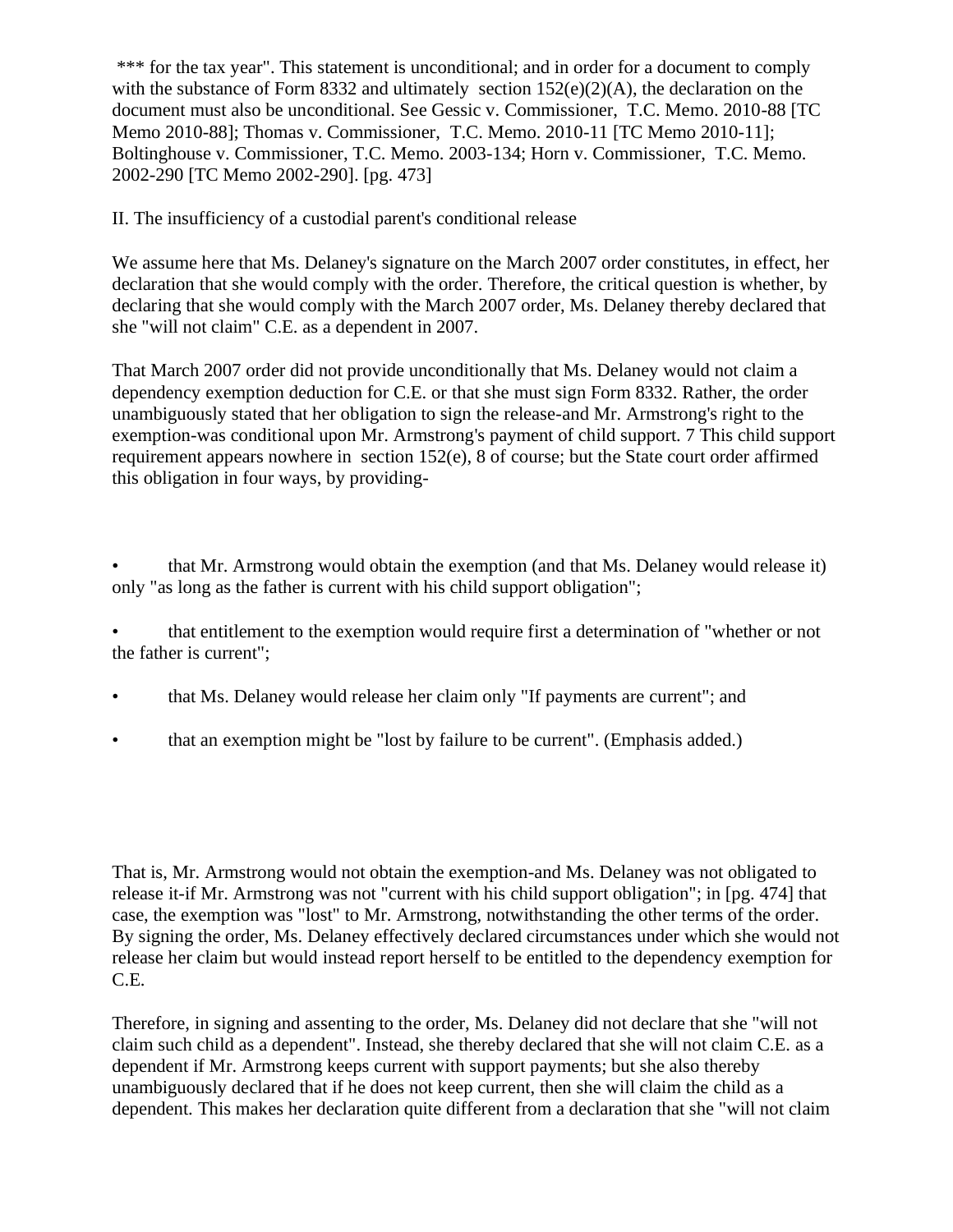such child as a dependent" for the year at issue. Sec.  $152(e)(2)(A)$ . And to that extent, her conditional declaration is at odds with the statute, since "only a release that is unconditional conforms to the substance of Form 8332". Thomas v. Commissioner, T.C. Memo. 2010-11 [TC Memo 2010-11], slip op. at 9.

Of course, Mr. Armstrong can point to the stipulated fact that, although the State court order was conditional, he fulfilled the condition: He did keep current with his support obligations, so that under the terms of the order, he was entitled to the exemption deduction and Ms. Delaney was obliged to execute the release. The question here, however, is not what he was entitled to under the State court order but what he is entitled to under section 152(e). See Miller v. Commissioner, 114 T.C. 184, 196 (2000) ("Although the Permanent Orders granted

\*\*\* [the noncustodial parent] the right to claim the dependency exemptions for his children, a State court cannot determine issues of Federal tax law"), aff'd on other grounds sub nom. Lovejoy v. Commissioner, 293 F.3d 1208 [89 AFTR 2d 2002-2989] (10th Cir. 2002).

The drafters of section 152(e) removed from the equation the issue of proving support by the noncustodial parent. The statute requires a declaration that the custodial parent "will not claim" the child, sec.  $152(e)(2)(A)$  (emphasis added); and where (as here) the noncustodial parent uses a substitute for Form 8332 from which the statutorily mandated declaration is missing, and the custodial parent declares instead that she may or may not claim the child, that defect is not cured by the noncustodial parent's proof that he has fulfilled support [pg. 475] conditions beyond those in the statute, see Brissett v. Commissioner, T.C. Memo. 2003-310 [TC Memo 2003-310] (compliance with terms of separation agreement not sufficient to authorize dependency exemption deduction without attaching valid Form 8332 or equivalent).

The record in this case illustrates the commonplace that custody and support orders are amended from time to time, and we have observed that "the Internal Revenue Service cannot be expected to police divorce decrees and separation agreements or determine taxpayer compliance therewith."See Gessic v. Commissioner, T.C. Memo. 2010-88 [TC Memo 2010-88], slip op. at 8. Moreover, support obligations will sometimes consist of more than stated amounts of monthly payments; a support obligation may, for example, include health insurance coverage, the varying cost of which will in turn affect the amount of the cash payment otherwise due from the noncustodial parent. The question whether the noncustodial parent has fulfilled his obligations, though apparently easy in this instance, may be difficult and controversial in others. If that question had to be answered before one could determine the proper claimant of the dependency exemption deduction, then section 152(e) would fail of its purpose. As we explained in Miller v. Commissioner, 114 T.C. at 195-196, Congress added the written declaration requirement to section 152(e) in 1984 to provide more certainty to the "often subjective and

\*\*\* difficult problems of proof and substantiation" that accompanied dependency exemption deduction disputes under the prior statutory scheme. H.R. Rept. No. 98-432 (Part 2), at 1498 (1984), 1984 U.S.C.C.A.N. 697, 1140. 9 Any rule by which Mr. Armstrong could prevail here would require us to revert to resolving those "difficult problems of proof and substantiation" that we were supposed to leave behind with the prior scheme. We therefore hold that under section 152, C.E. is not a qualifying child of Mr. Armstrong for tax year 2007; and as a result, Mr. Armstrong is [pg. 476] not entitled to the dependency exemption deduction for C.E. for 2007.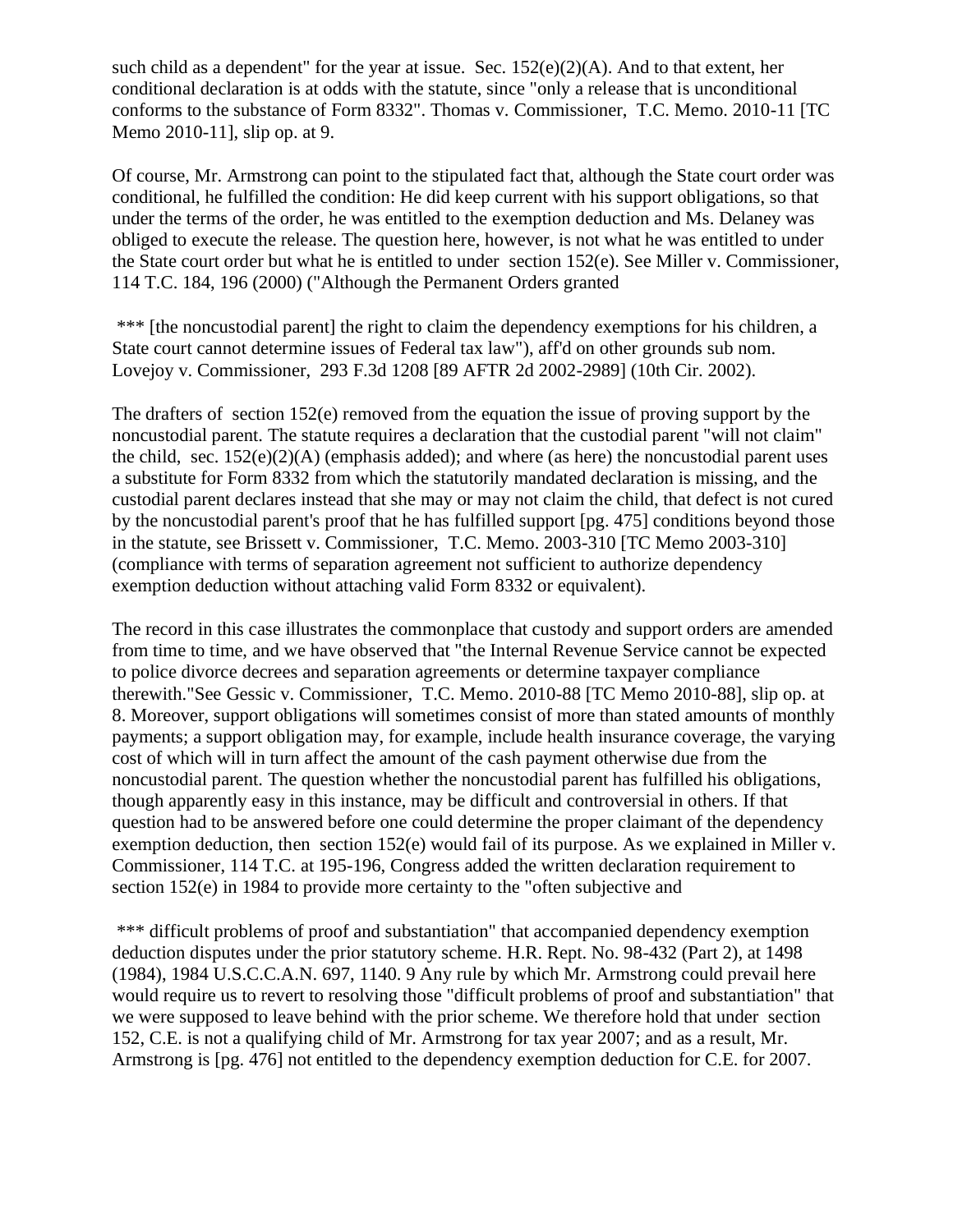Mr. Armstrong's case is quite sympathetic: He was up to date on his child support; and under the State court order, Ms. Delaney was obliged to sign Form 8332 and release the exemption deduction to him. We are obligated, however, to follow the statute as written, whether the resulting disadvantage is (as here) suffered by a noncustodial parent who bore the burden of child support but did not receive an executed Form 8332, or whether the disadvantage is suffered by a custodial parent who executed a Form 8332 but then bore an undue and unintended burden of child support.

### III. Child tax credit

A taxpayer is entitled to a child tax credit for "each qualifying child", as defined in section 152, who has not reached the age of 17. Sec. 24(a), (c)(1). Given our determination that, under section 152, C.E. is not a "qualifying child" of Mr. Armstrong for the year at issue, it follows that Mr. Armstrong is not entitled to a child tax credit for C.E. for that year.

#### IV. Accuracy-related penalty

#### General principles

Section 6662(a) and (b)(1) and (2) imposes an "accuracy-related penalty" of 20% of the portion of the underpayment of tax that is attributable to the taxpayer's negligence or disregard of rules or regulations or that is attributable to any substantial understatement of income tax. By definition, an understatement of income tax for an individual is substantial if it exceeds the greater of \$5,000 or 10% of the tax required to be shown on the return. Sec.  $6662(d)(1)(A)$ . Since the deficiency here is only \$1,510, there was no "substantial understatement", and the Armstrongs are liable for the penalty only if claiming the dependency exemption deduction for C.E. amounted to negligence.

Under section 7491(c), the Commissioner bears the burden of production and must produce sufficient evidence that the imposition of the penalty is appropriate in a given case. Once the Commissioner meets this burden, the taxpayer must come forward with persuasive evidence that the Commissioner's [pg. 477] determination is incorrect. Rule 142(a); Higbee v. Commissioner, 116 T.C. 438, 446-447 (2001).

For purposes of section 6662, the term "negligence" includes a failure to exercise ordinary and reasonable care in the preparation of a tax return. 26 C.F.R. sec. 1.6662-3(b)(1), Income Tax Regs. Negligence is defined as a lack of due care or failure to do what a reasonable and ordinarily prudent person would do under the circumstances. Neely v. Commissioner, 85 T.C. 934 (1985). The term "disregard" includes any careless, reckless, or intentional disregard of the rules or regulations. Sec. 6662(c).

A taxpayer who is otherwise liable for the accuracy-related penalty may avoid the liability if he successfully invokes one of two defenses pertinent here: 10 First, section  $6662(d)(2)(B)$ provides that an understatement attributable to an item may be reduced where the relevant facts affecting the item's treatment were adequately disclosed on his tax return and the taxpayer had a reasonable basis for his treatment of that item. Second, section  $6664(c)(1)$  provides that, if the taxpayer shows, first, that there was reasonable cause for a portion of an underpayment and, second, that he acted in good faith with respect to such portion, then no accuracy-related penalty shall be imposed with respect to that portion.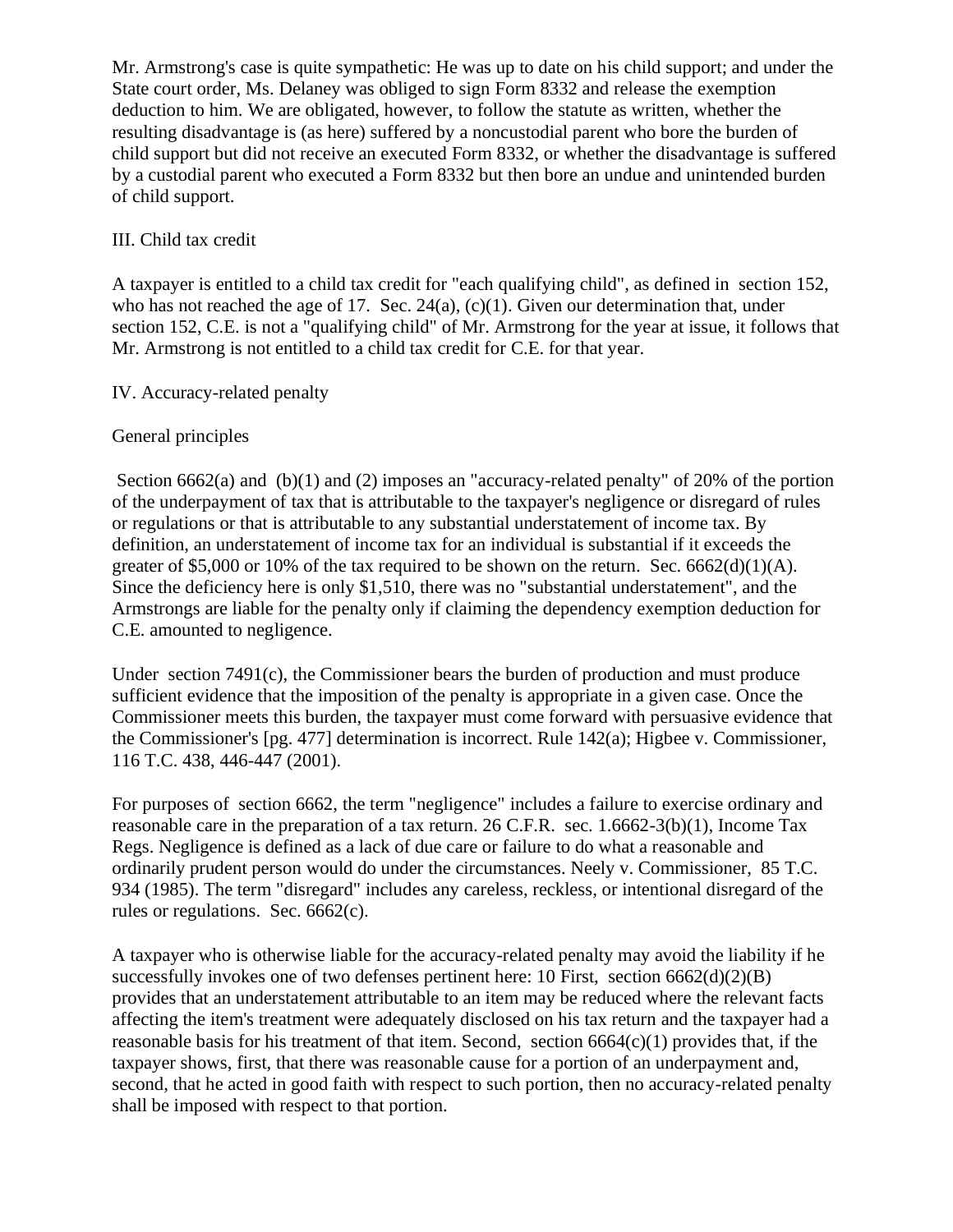#### B. Application to this case

Having kept up to date on his child support, Mr. Armstrong knew that, under the State court order, he was entitled to receive Ms. Delaney's release of the exemption for C.E. and to claim the dependency exemption deduction for himself. And he was indeed so entitled, under that order. He had in his possession a copy of one version of the court order to that effect that bore Ms. Delaney's signature. Court orders can sometimes suffice as an equivalent to Form 8332; and since he lacked the Form 8332 to which he was entitled, Mr. Armstrong attached, to his tax return, a copy of a prior iteration of that order-i.e., the arbitration award. The arbitration award, like the later court order, explicitly disclosed the conditionality of Ms. Delaney's obligation to [pg. 478] give him the release (and the absence of her signature on that version of the document was evident).

On these facts, we do not think that the Commissioner has borne his burden to show negligence. We do not believe that Mr. Armstrong, a truck driver, was sufficiently experienced in tax accounting and law such that he would realize that entitlement under the State court order to Ms. Delaney's release did not necessarily mean entitlement under section 152(e) to the dependency exemption deduction, a distinction that might not occur to many taxpayers.

Moreover, if the Armstrongs' reporting position had amounted to negligence, we think either or both of the defenses described above would excuse them from penalty, on the facts of this case: First, regarding section  $6662(d)(2)(B)$ , the facts underlying the Government's position were certainly disclosed on the tax return by the attachment of the arbitration award. And although Ms. Delaney's release did not satisfy section 152(e), it was not unreasonable for Mr. Armstrong to believe that it did.

Second, regarding section  $6664(c)(1)$ , whether the taxpayer acted with reasonable cause and in good faith depends on the pertinent facts and circumstances, including his efforts to assess his proper tax liability and his knowledge and experience. 26 C.F.R. sec. 1.6664-4(b)(1), Income Tax Regs. The State court order and his compliance with it constituted reasonable cause to someone in his circumstance, and nothing in the record of this case suggests anything other than that he acted in good faith.

Therefore, although we hold in favor of the Commissioner with regard to the tax deficiency, we hold in favor of the Armstrongs with regard to the penalty.

Decision will be entered for respondent with regard to the deficiency and for petitioners with regard to the accuracy-related penalty.

Reviewed by the Court.

# THORNTON, COLVIN, FOLEY, GALE, MARVEL, GOEKE, WHERRY, KROUPA, PARIS, MORRISON, and KERRIGAN, JJ., agree with this opinion of the Court.

[pg. 479]GOEKE, J., concurring: The opinion of the Court narrowly focuses on the conditionality of the March 2007 order in determining that the document was insufficient to satisfy the section 152(e)(2) custodial parent release exception. The opinion of the Court's analysis is cogent and accurate; however, a noncustodial parent may validly claim a section 152 dependency exemption only if he or she "attaches such written declaration to the noncustodial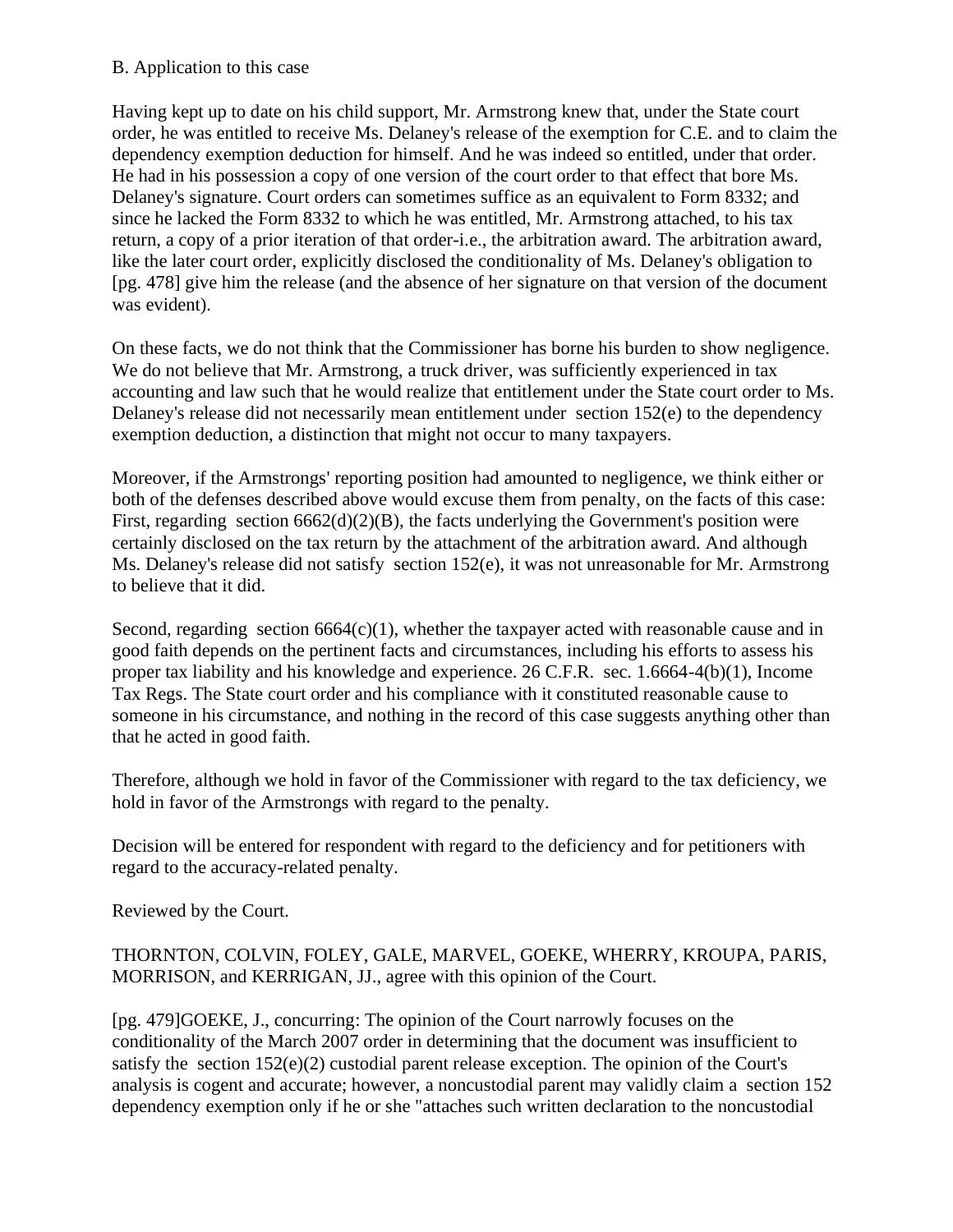parent's return for the taxable year beginning during such calendar year." Sec.  $152(e)(2)(B)$ (emphasis added). Petitioners surrendered the March 2007 order during audit of their 2007 tax return. Clearly then, petitioners did not "attach" the relevant document to their return.

Although the opinion of the Court considers the March 2007 order, it acknowledges that-

The Commissioner also argues that the Armstrongs are unable to show compliance with the fourth criterion-i.e., "attach[ing] such written declaration to the noncustodial parent's return" [ section  $152(e)(2)(B)$ ]-since the Armstrongs attached to their tax return only the May 2003 arbitration award, and not the March 2007 court order that Ms. Delaney actually signed. Since we are able to resolve the case on the basis of the third criterion [i.e., conditionality], we need not and do not reach this fourth criterion. See op. [Ct. note 4.]

The dissent, however, addresses this issue that the opinion of the Court explicitly avoids. The dissent offers that the term "attach", as used in the statutory scheme, is properly defined as "associated with" or "connected to by attribution"; accordingly, the dissent effectively submits that all relevant documents are "attached" to a taxpayer's return, irrespective of any temporal considerations relating to the point at which those documents were tendered to the Commissioner. Any such interpretation is contrived and devoid of context.

The dissent's proffered secondary definitions of "attach" are not, as suggested, all "plain meanings [that] vary so widely",see dissenting op. p. 54, but rather are figurative extensions of its plain, literal meaning, "to fasten", id. pp. see 53-54 & note 11. The plain meaning of a statute is the literal meaning of its words; and unless it is unreasonable to do so, we should prefer the plain and literal meaning of a statutory term. See United States v. Ron Pair Enters., Inc., 489 U.S. 235, 242 [63 AFTR 2d 89-652] (1989) ("The plain meaning of legislation should be conclusive, except in the 'rare cases [in which] the literal [pg. 480] application of a statute will produce a result demonstrably at odds with the intentions of its drafters.'" (alteration in original) (quoting Griffin v. Oceanic Contractors, Inc., 458 U.S. 564, 571 (1982))). If secondary figurative definitions could claim "plain meaning" status, then Congress would have to frequently qualify its chosen language with the adverb "literally" to foreclose the dissent's interpretive method. We should reject any such artificial complication of the Code and, instead, employ a traditional, consistent and pragmatic approach to statutory interpretation.

Indeed, a cursory reading of the numerous section 152(e)(2) cases decided by this Court reveals that we have uniformly held that the Form 8332 or similar document should be affixed to the return at issue. See, e.g., Chamberlain v. Commissioner, T.C. Memo. 2007-178 [TC Memo 2007-178], 2007 Tax Ct. Memo LEXIS 181, at \*8-\*9; Brissett v. Commissioner, T.C. Memo. 2003-310 [TC Memo 2003-310], 2003 Tax Ct. Memo LEXIS 311, at \*8-\*9. In the seminal dependency exemption case of this Court, Miller v. Commissioner, 114 T.C. 184, 191 (2000), aff'd sub nom. Lovejoy v. Commissioner, 293 F.3d 1208 [89 AFTR 2d 2002-2989] (10th Cir. 2002), we prefaced our discussion of whether a divorce document qualified as "a statement conforming to the substance of Form 8332" by specifically finding that the taxpayer "attached" the document to his return. However, if we were to accept the position of the dissent in the present case, this prelude would be irrelevant, as apparently all documents which are submitted to the Commissioner at some indeterminate point may be appropriately considered by the Court.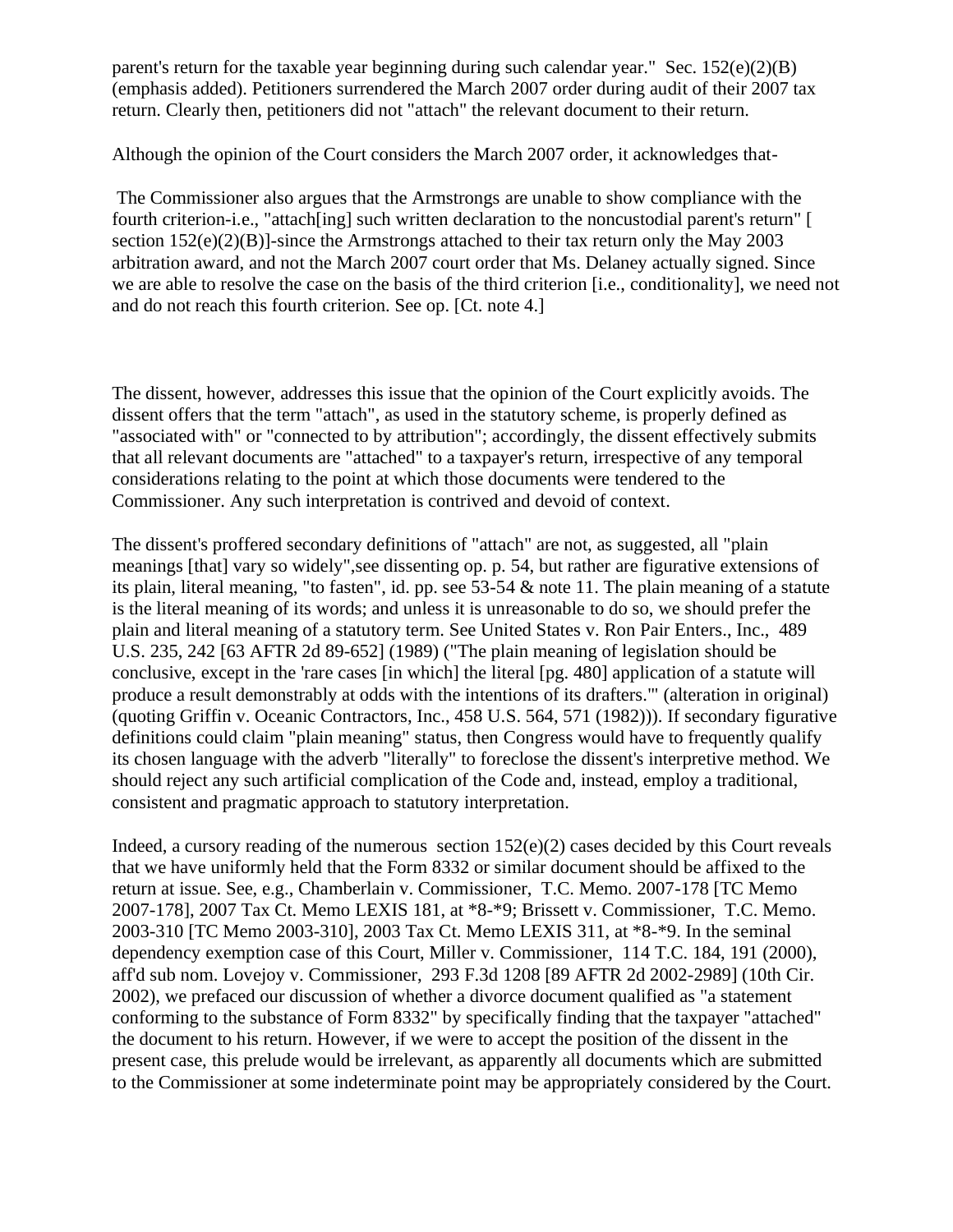Furthermore, while the dissent endeavors to manipulate the seemingly plain meaning of the term "attach" to accommodate the expanding electronic tax return filing regime, we are presented with no reason to do so in this case. Petitioner physically filed his individual tax return for taxable year 2007, and our focus should appropriately narrow to those particular facts. Instead, by approaching this present matter in a side opinion, we risk complicating our tax laws by implication. Indeed, the dissent's mere suggestion that the term "attach" is subject to different interpretations may have unintended and far-reaching consequence. See dissenting op. note 13 (finding 15 current Code references to "attach" or "attachment"). The onus of harmonizing the statutory scheme [pg. 481] with nonstatutory changes in effective administrative procedure falls upon Congress and not this Court.

We must be both circumspect and judicious in avoiding a manufactured ambiguity in our tax laws. The deliberate use of the word "attached", in the context of section  $152(e)(2)(A)$ , was intended to prescribe a contemporaneous affixation requirement; we have so held before.

THORNTON, GALE, MARVEL, WHERRY, KROUPA, GUSTAFSON, and MORRISON, JJ., agree with this concurring opinion.

HOLMES, J., dissenting: Mr. Armstrong promised to pay child support to his ex-wife, Ms. Delaney. Ms. Delaney agreed to let him claim the dependency exemption for one of their two children if he did. Mr. Armstrong paid the child support on time and in full throughout 2007. Ms. Delaney refused to sign the required IRS form that would have proved his claim. The Commissioner then rejected his claim, even though Mr. Armstrong had attached a copy of the arbitration award spelling out the deal to his 2007 return. Mr. Armstrong later produced undisputed evidence-a state-court order-that Ms. Delaney had signed off on the agreement to give him the right to claim the exemption, and that he had kept his promise to pay support.

That state-court order specified that as long as Mr. Armstrong kept current with child support, he "shall have" the tax exemption for his minor child, C.E. It also mandated that Ms. Delaney "shall provide" Mr. Armstrong "an executed IRS Form 8332" for every year he was entitled to the exemption. Even though Mr. Armstrong kept his promise and paid his child support, Ms. Delaney did not keep her part of the deal and never gave him an executed Form 8332. The first question here is whether that state-court order that Ms. Delaney did sign "conform[s] to the substance" of Form 8332. See sec. 1.152-4T(a), Q&A-3, Temporary Income Tax Regs., 49 Fed. Reg. 34459 (Aug. 31, 1984). The opinion of the Court agrees with the Commissioner that it doesn't. I don't take the same view. [pg. 482]

#### I. Conditionality

Divorce decrees and separation agreements often transfer the right to a dependency exemption from one parent to another. They also very often make that transfer conditional-usually, as in this case, on the timely payment of child support. Yet the question of whether such conditional language makes it impossible to use that decree or agreement as a custodial parent's "written declaration

\*\*\* that such custodial parent will not claim such child as a dependent," sec.  $152(e)(2)(A)$ , is not one that has been analyzed by any circuit court or even, before today, answered by our Court in a precedential Opinion. (It is one that a number of our memorandum opinions have touched on.)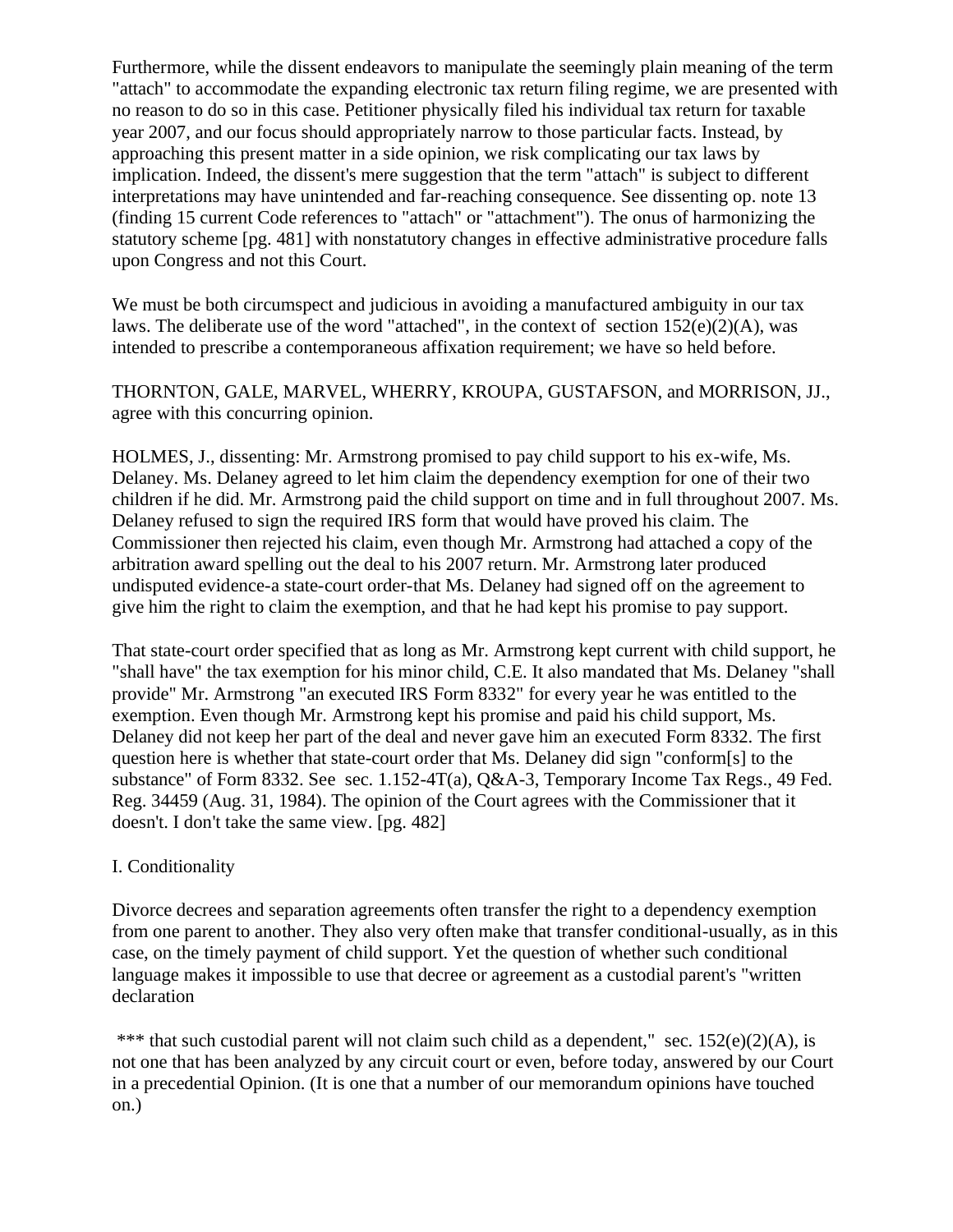The majority says it is "obligated

\*\*\* to follow the statute as written,"see op. Ct. p. 15, and concludes that allowing Mr. Armstrong to take the dependency exemption based on a state-court order containing even an unambiguous condition is "at odds with the statute," id. p. 12.

I agree that we must follow the statute as written, but what does the statute mean?

The question presented is: Does language in a state-court decree that "noncustodial X shall have the exemption for C.E. as long as he is current with his child support obligation for the tax year involved" "conform to the substance" of Form 8332's and section 152(e)'s requirement for a written declaration from custodial Y that she "will not claim such child as a dependent for any taxable year beginning in such calendar year?" Translated into English, the question is whether Ms. Delaney's signed promise that Mr. Armstrong shall have the exemption for C.E. if he's current with his child support is a promise not to claim the exemption herself.

Now, obviously it is-but it's a conditional promise. The rest of the Court reasons thusly:

section  $152(e)(2)(A)$  requires "a custodial parent's declaration that she 'will not claim' the child as a dependent." See op. Ct. p. 9 (citing sec.  $152(e)(2)(A)$ );

• "This statement is unconditional." See id.;

• "[I]n order for a document to comply with the substance of Form 8332 and ultimately section  $152(e)(2)(A)$ , the declaration on the document must also be unconditional." See id.; [pg. 483]

• the language in Mr. Armstrong's form is conditional,see id. p.10, and therefore,

• Mr. Armstrong's form does not conform to the substance of Form 8332 and section 152(e). See id. p 12.

What has just happened is an assumption of the conclusion-the conclusion to be proved is assumed to be the case in the third bullet point (and on page 9 of the Court's opinion).

This is not a promising way to construe the language of the Code and regulations. I would look at the problem altogether differently-this question being one where "a page of history is worth a volume of logic." See New York Trust Co. v. Eisner, 256 U.S. 345, 349 [3 AFTR 3110] (1921). But to gain a better understanding of the law in effect for the year at issue, I would begin in the present. As the majority notes, the Commissioner would almost certainly win on the conditionality question here if current section  $1.152-4(e)(1)$ , Income Tax Regs., as amended by T.D. 9408, 2008-2 C.B. 323, 327, applied. That regulation states: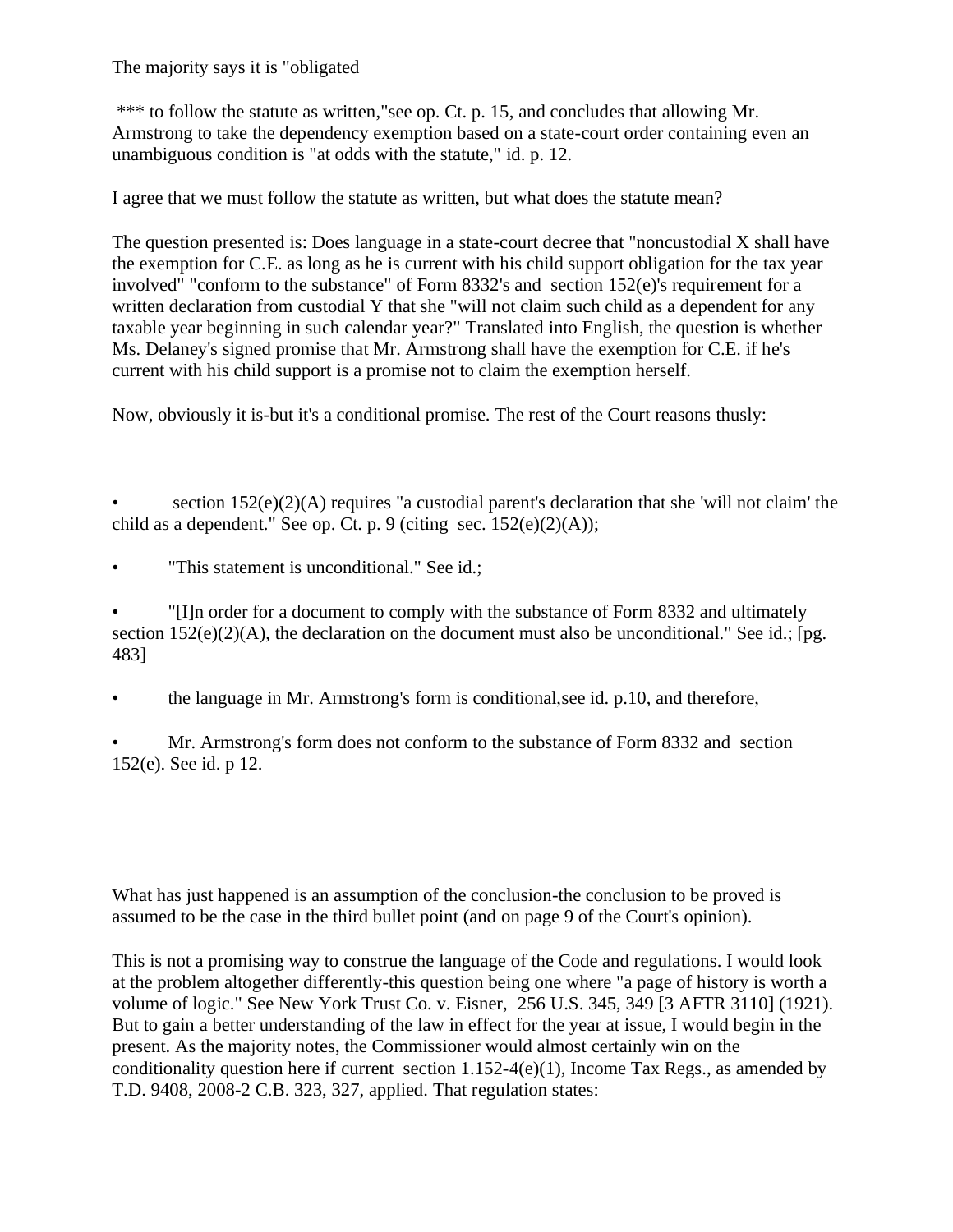(i) In general.-The written declaration \*\*\* must be an unconditional release of the custodial parent's claim to the child as a dependent for the year or years for which the declaration is effective. A declaration is not unconditional if the custodial parent's release of the right to claim the child as a dependent requires the satisfaction of any condition, including the noncustodial parent's meeting of an obligation such as the payment of support. \*\*\*

(ii) Form designated by IRS.-A written declaration may be made on Form  $8332$  \*\*\* A written declaration not on the form designated by the IRS must conform to the substance of that form and must be a document executed for the sole purpose of serving as a written declaration under this section. A court order or decree or a separation agreement may not serve as a written declaration.

Id.; see also sec. 1.152-4(g), Examples (16), (18), Income Tax Regs. (as amended by T.D. 9408, 2008-2 C.B. at 329). 1 [pg. 484]

As the majority acknowledges, however, see op. Ct. note 6 and note 7, this regulation does not apply for the 2007 tax year. See sec. 1.152-4(h), Income Tax Regs. (as amended by T.D. 9408, 2008-2 C.B. at 329). That means that we have to figure out what the law was before the regulation.

Apart from our caselaw, the first hint that conditions would make a taxpayer's right to claim a dependency exemption ineffective came from a January 2006 revision to Form 8332. In the "[g]eneral [i]nstructions" for a "[p]ost-1984 decree or agreement" the Commissioner noted:

If the divorce decree or separation agreement went into effect after 1984, the noncustodial parent can attach certain pages from the decree or agreement instead of Form 8332. To be able to do this, the decree or agreement must state \*\*\* the following.

1. The noncustodial parent can claim the child as a dependent without regard to any condition (such as payment of support).

Form 8332 (as revised January 2006). But neither IRS forms nor their instructions are binding authority. See, e.g., Weiss v. Commissioner, 129 T.C. 175, 177 (2007). The use of such a form to create substantive tax law also creates serious administrative-law problems. See Administrative Procedure Act, 5 U.S.C. sec. 553 (2006).

In any event, not long after this revision, the Secretary issued a notice of proposed rulemaking to change section 1.152-4, Income Tax Regs., and incorporate provisions of section 1.152-4T, Temporary Income Tax Regs.,supra. See Notice of Proposed Rulemaking, 72 Fed. Reg. 24192 (May 2, 2007). The notice stated that changes to the regulation would in part be made to "provide guidance on issues that have arisen in the administration of section 152(e)." Id., 72 Fed. Reg. at 24193. One of these proposed changes

further provide[d] that a written declaration must include an unconditional statement that the custodial parent will not claim the child as a dependent for the specified year or years. A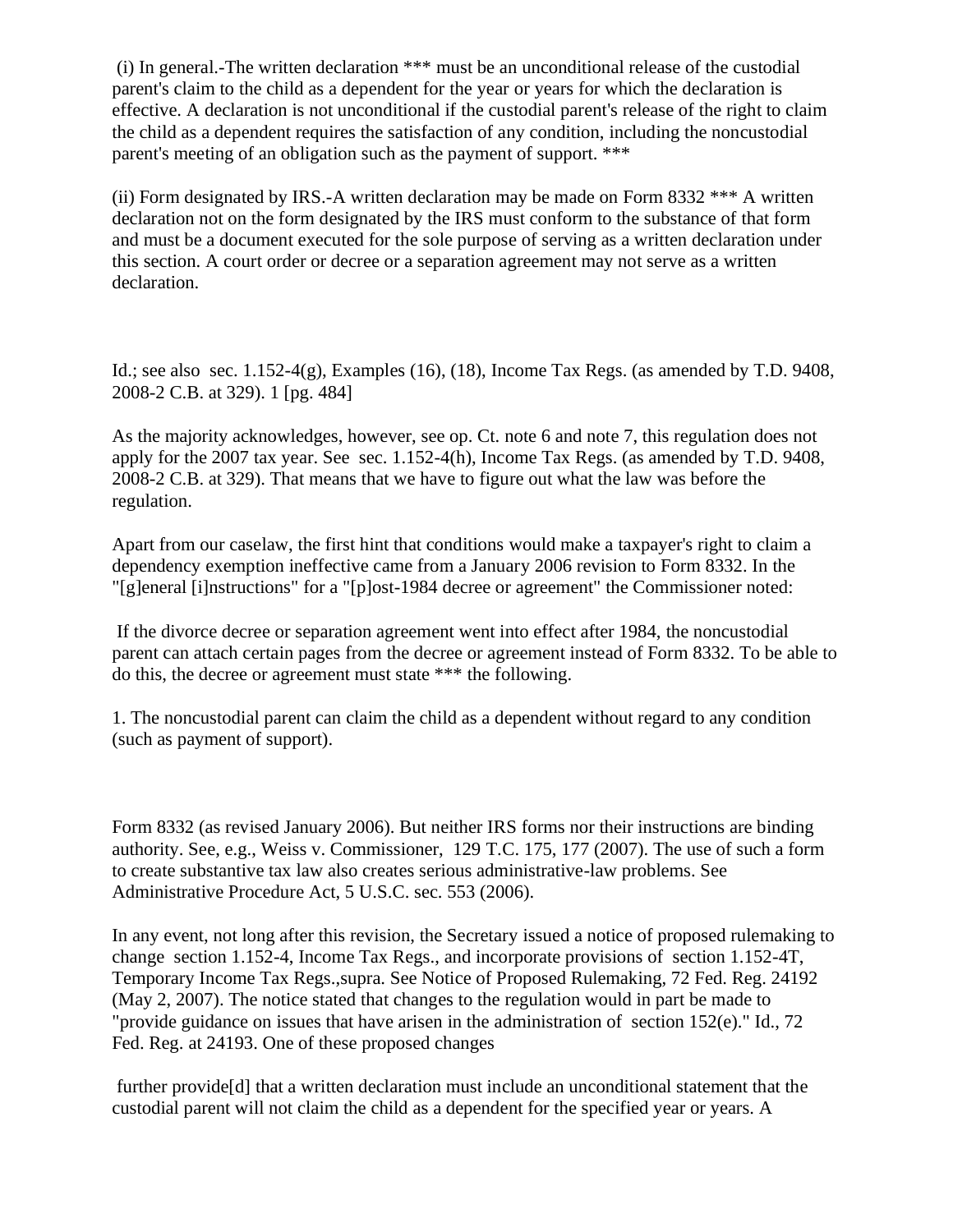statement is unconditional if it does not expressly condition the custodial parent's waiver of the right to claim the child as a dependent on the noncustodial parent's meeting of an obligation such as the payment of support. \*\*\*

### Id.

The Secretary received a comment arguing that a divorce settlement agreed to by both parents should still be able to serve as a standalone declaration. See T.D. 9408, 2008-33 I.R.B. 323. He responded that requiring a Form 8332 or a [pg. 485] document specifically executed for that purpose improves tax administration and reduces controversy. See id. at 325. To be sure, these are laudable goals. But this sort of rule-crafting is his domain, not ours. Cf. Judulang v. Holder, U.S.  $\ldots$ , 132 S. Ct. 476, 489-90 (2011) (rejecting government assertion that regulation "saves time and money" in invalidating an "arbitrary agency policy"). What's telling about his actions, and relevant to the analysis of the state of the law before section 1.152-4, Income Tax Regs., as amended by T.D. 9408, 2008-33 I.R.B. 323, is that the Secretary believed he needed to redraft his regulation to ban conditionality.

But was he correct?

A. Congress's and the Commissioner's Views of Conditions

I would begin by noting that all noncustodial parents' claims to exemptions for their children used to be conditional-conditional on the parent's providing more than half the support for the child during the tax year. See sec. 152 (as in effect before the Act of Aug. 31, 1967, Pub. L. No. 90-78, sec. 2, 81 Stat. at 192). This set up enormously involved battles between former spouses about who spent how much and for what and on whom, and Congress finally came to our Court's relief after noticing that nearly five percent of all income-tax cases were of this type. See H.R. Rept. No. 90-102 (1967), 1967-2 C.B. 590, 592.

Congress's first attempt at a solution was to add section 152(e) to allow parents to allocate exemptions in a divorce decree or separation agreement. See Act of Aug. 31, 1967, sec. 1, 81 Stat. at 191-92. It gave a noncustodial parent the dependency exemption if the divorce decree or separation agreement awarded him the exemption and he provided the child at least \$600 of support in any given tax year. The "overriding purpose" of the change was "to provide certainty to the parties." McClendon v. Commissioner, 74 T.C. 1, 3 (1980) (citing S. Rept. No. 90-488 (1967), 1967 U.S.C.C.A.N. 1527, and H.R. Rept. No. 90-102, supra); see also S. Rept. No. 90- 488, supra, 1967 U.S.C.C.A.N. at 1529 ("[T]he bill

\*\*\* amend[s] present law to provide a set of rules under which [the dependency exemption] issue may be resolved on a basis that is more satisfactory to the parents and which [pg. 486] will alleviate the current administrative burden"). Yet Congress still made the IRS's respect for that allocation conditional on the noncustodial parent's providing at least \$600 in child support-a condition that would allow the kind of agreement Mr. Armstrong had with Ms. Delaney. See Act of Aug. 31, 1967, sec. 1, 81 Stat. at 191-92. The legislative history of section 152(e) says that this would allow state courts "hearing divorce and separation suits to resolve [the dependency exemption] issue in many cases at the time they are considering the financial arrangements which are to apply between the parents and to take the income tax deduction directly into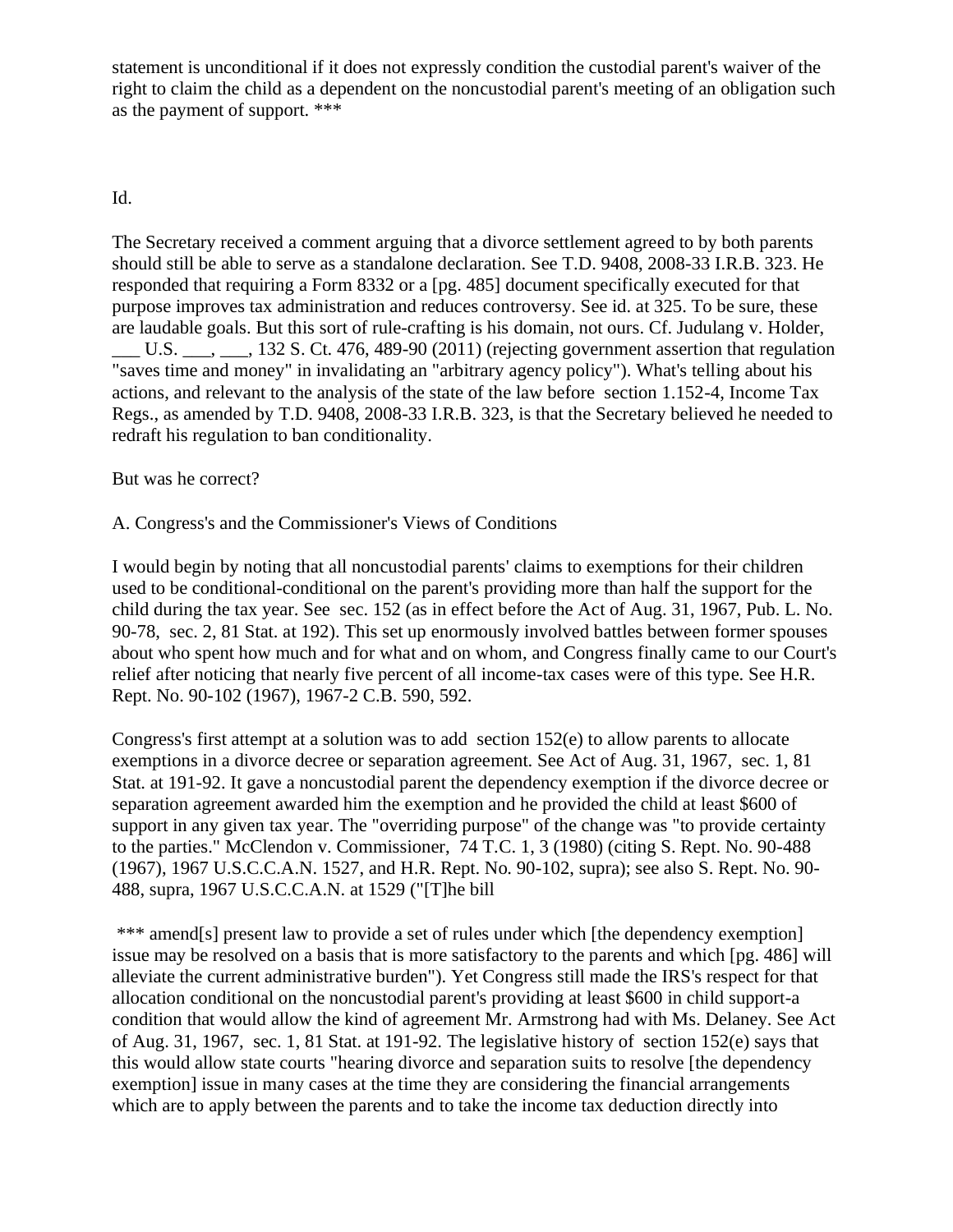account in this connection." S. Rept. No. 90-488, supra at 1529. Congress also provided a second method for a noncustodial parent to get the exemption: He could show that he spent at least \$1,200 on the child, but only if the custodial parent could not "clearly establish" that she spent more on that child. See id. at 1528.

Our caselaw interpreting that version of section 152(e) confirmed that conditionality in a separation agreement or a divorce decree did not prevent a noncustodial parent from claiming the dependency exemption. See Flatt v. Commissioner, T.C. Memo. 1986-495 [¶86,495 PH Memo TC], 1986 WL 21704 ("[W]here a divorce agreement conditions the claim for dependency exemptions upon the performance of specific obligations, it is appropriate for this Court to determine if, in fact, the party obligated to meet such conditions has fully complied"); Flautt v. Commissioner, T.C. Memo. 1983-172 [¶83,172 PH Memo TC], 1983 WL 14153 (analyzing whether noncustodial parent had fulfilled the conditions of a separation agreement in deciding whether he qualified for dependency exemption under section  $152(e)(2)$ ).

The second method by which the noncustodial parent could claim the exemption, however, proved exceptionally contentious. See, e.g., Justin S. Holden, "The Domestic Relations Tax Act of 1984", 34 R.I. B.J. 11, 11 (1986) ("Under prior law the Tax Court was the scene of literally thousands of trials to determine whether Mom or Pop was entitled to the \$1,000 exemption for little Johnny"). This spurred Congress to substantially revise section 152(e) in the Deficit Reduction Act of 1984 (DEFRA), Pub. L. No. 98-369, sec. 423(a), 98 Stat. at 799. During that overhaul, Congress collapsed the two exceptions into one: [pg. 487]

# SEC. 152. DEPENDENT DEFINED.

(e) Support Test in Case of Child of Divorced Parents, Etc.-

\*\*\* (2) Exception where custodial parent releases claim to exemption for the year.-A child of parents described in paragraph (1) shall be treated as having received over half of his support during a calendar year from the noncustodial parent if-

(A) the custodial parent signs a written declaration (in such manner and form as the Secretary may by regulations prescribe) that such custodial parent will not claim such child as a dependent for any taxable year beginning in such calendar year, and

B) the noncustodial parent attaches such written declaration to the noncustodial parent's return for the taxable year beginning during such calendar year.

Sec. 152(e)(2) (as amended by DEFRA sec. 423(a)). Congress eliminated the troublesome \$1,200-but-more-than-your-ex spending test, but grandfathered for divorce decrees already in effect the old allocation in the decree plus prove more than \$600 in child support test. See sec. 152(e) (as amended by DEFRA sec.  $423(a)$ ).

As the majority notes, see op. Ct. note 9, Congress's purpose in making these changes was "to provide more certainty by allowing the custodial spouse the exemption unless that spouse waives his or her right to claim the exemption." H.R. Rept. No. 98-432 (Part 2), at 1499 (1984), 1984 U.S.C.C.A.N. 697, 1140. Congress wanted more certainty because aspects of the law then in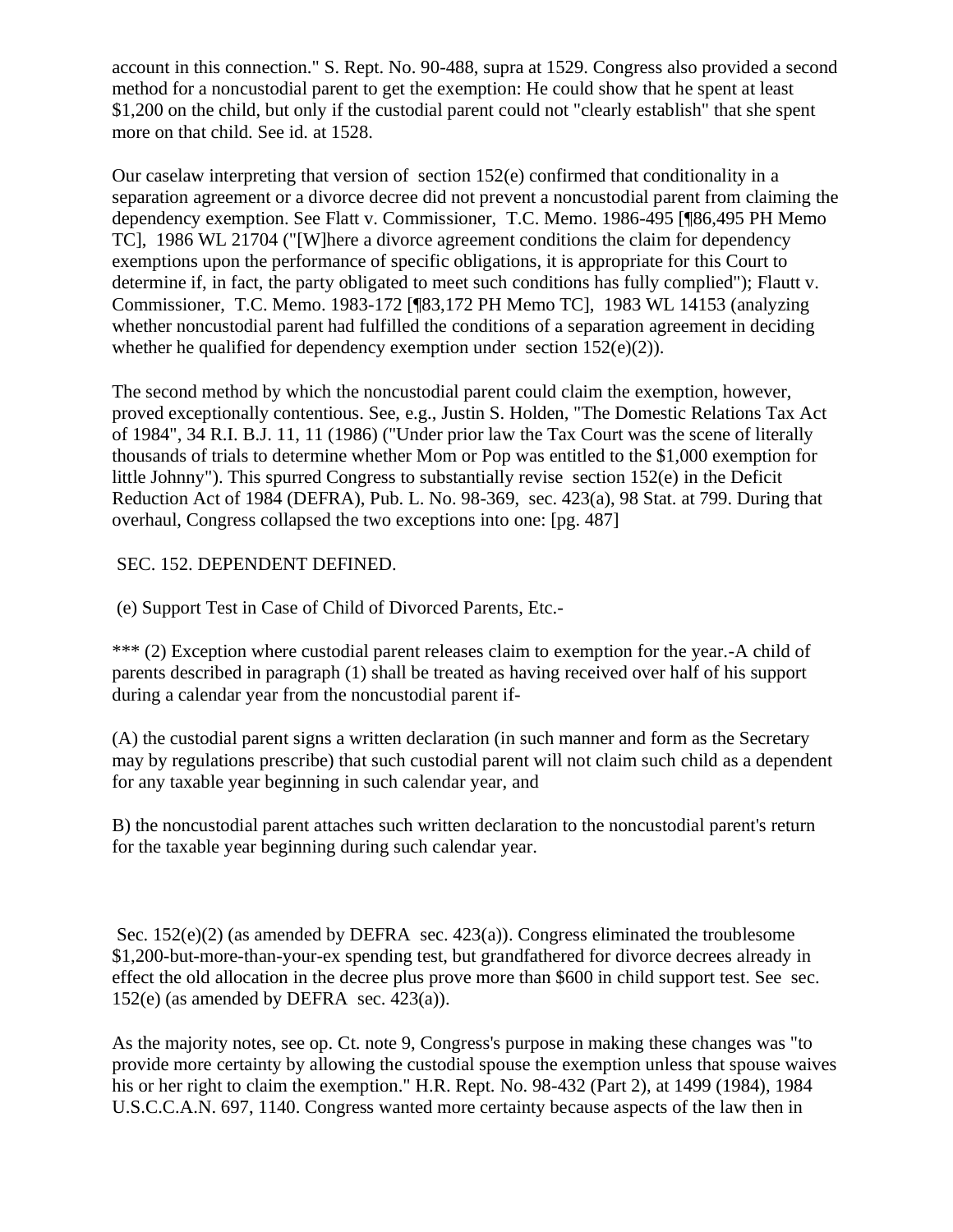place were "often subjective and present[ed] difficult problems of proof and substantiation." Id. at 1498, 1984 U.S.C.C.A.N. at 1140. The majority takes this language and says it was aimed at banking the fires from parents fighting over the first method (the allocation in the decree plus prove more than \$600 in child support) that we were having to extinguish. See op. Ct. pp. 14-15 & note 9. But look at the very next sentence from the House report: Congress emphasized instead that "[t]he Internal Revenue Service becomes involved in many disputes between parents who both claim the dependency exemption based on providing support over the applicable thresholds ." H.R. Rept. No. 98-432 (Part 2), supra at 1498, 1984 U.S.C.C.A.N. at 1140 (emphasis added). This language means Congress was pointing its fire extinguisher at disputes under the second method, not the first. In other words, Congress's concern [pg. 488] leading up to the 1984 section 152(e) amendments was with the yearly contests between parents on how much they spent on their kids, not on conditional transfers of exemptions. Indeed, our caselaw has said as much. See Caputi v. Commissioner, T.C. Memo. 2004-283 [TC Memo 2004-283], 2004 WL 2955865, at \*1 (noting-without mentioning the first test-that the \$1200 plus who spent more on the child test "put the Internal Revenue Service (IRS) in the middle of conflicts between parents that were 'often subjective and [presented] difficult problems of proof and substantiation" (quoting H.R. Rept. No. 98-432 (Part 2), supra at 1498, 1984 U.S.C.C.A.N. at 1140)).

Congress expected that the requirement of getting a declaration would increase the probability that noncustodial parents would keep current in their payment of child support: "the declaration may be made by the custodial spouse annually in order to better insure the receipt of child support payments." See H.R. Rept. No. 98-432 (Part 2), supra at 1499, 1984 U.S.C.C.A.N. at 1141; see also Rodney V. Nutt, Note, "Tax Law-The 1984 Amendment to I.R.C. § 152(e): Did Congress Intend to Preempt a State Court's Authority to Allocate the Dependent Child Exemption?", 14 W. New Eng. L. Rev. 59, 68-69 (1992) (noting state supreme court's analysis that section 152(e)'s legislative history seemed to show congressional desire "to enable a custodial parent to use the dependent child exemption as an inducement" for paying child support); Roland L. Hjorth, "Divorce, Taxes, and the 1984 Tax Reform Act: An Inadequate Response to an Old Problem", 61 Wash. L. Rev. 151, 186 (1986) (suggesting the yearly approach as an enforcement mechanism for the custodial parent); James A. Rodenberg, "Allocating Federal Income Tax Dependency Exemptions in Divorce Decrees", 55 Mo. L. Rev. 1075, 1098 (1990) (suggesting same). Conditional language in a divorce decree-an agreement that the noncustodial parent can claim dependency exemptions if he pays the required child support-accomplishes the same end. The annual declaration would seem to be little more than a receipt for the fulfillment of that legally binding original promise. 2 [pg. 489]

There is nothing in this history that suggests Congress thought it needed to end conditional transfers of exemptions, or render them unenforceable at the whim of the custodial parent. It just wanted to end the yearly contests between parents on how much they spent on their kids-contests that had become the festivals of litigation.

A look at the Internal Revenue Manual (IRM) from around that time also shows the Commissioner to be unconcerned with the conditionality of transferring exemptions. 3 Shortly after Congress enacted section 6402(c), the IRS developed a "Child Support Refund Offset Program." IRM pt. 4(13)(25)0 (Dec. 23, 1986). As part of its procedures for administering section 6402(c), the IRS notified a taxpayer who was delinquent on his child-support obligations, but had nevertheless claimed the dependency exemption, that he "may not have furnished the necessary 50% support that would enable [him] to claim the dependent(s) shown on [his] return." Id. pt. 4(13)(25)4(1) (Nov. 16, 1992). With its notice, the IRS enclosed a questionnaire that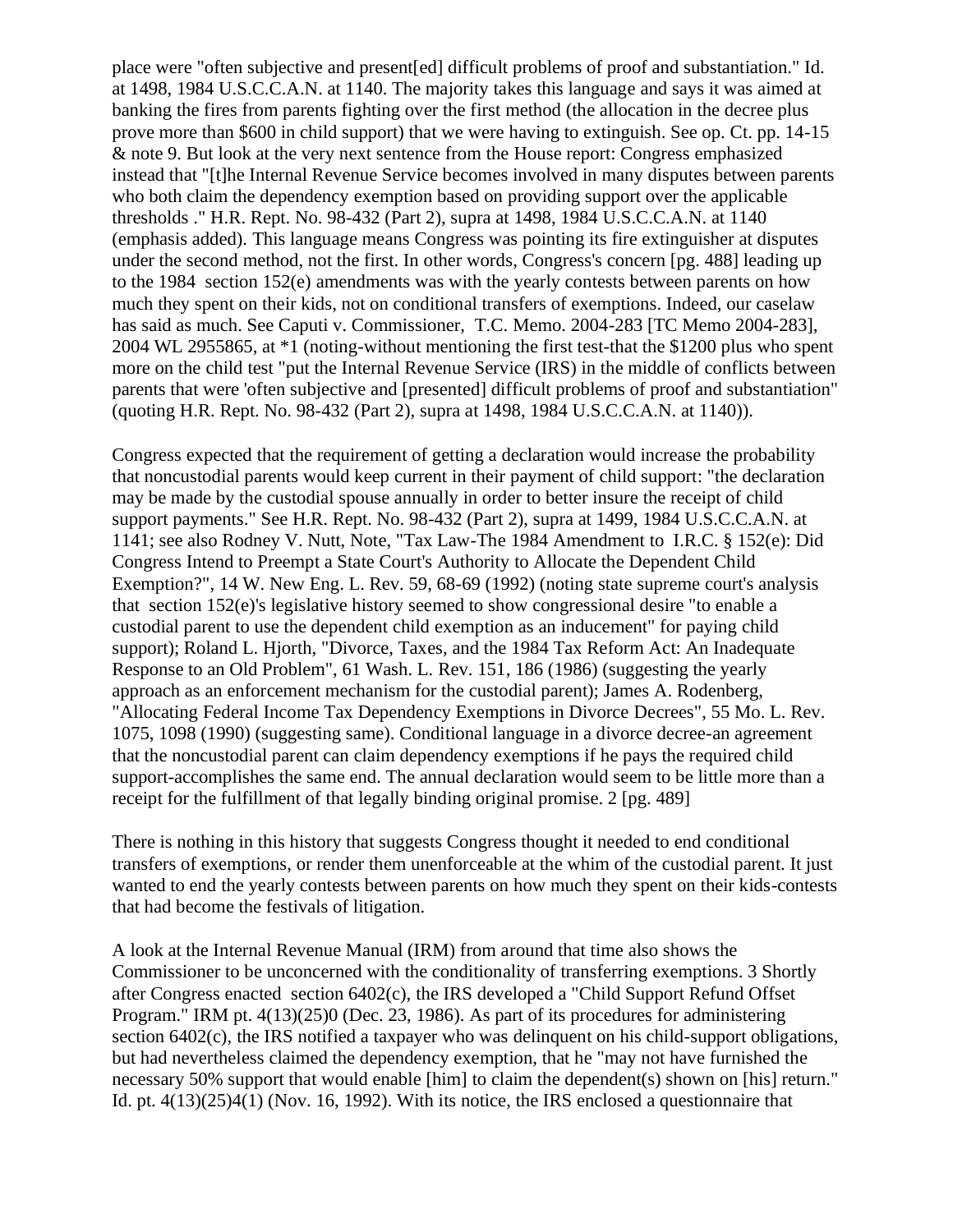solicited information which might substantiate the taxpayer's case. See id. If he provided this "substantiation", the IRS had to allow the exemption. Id. pt. 4(13)(25)4(2) (Nov. 16, 1992). 4

# B. State Courts' Use of Conditions

Congress's and the Commissioner's lack of concern over conditions (such as payment of support) isn't surprising. Then, as now, several states allowed-or even required-courts to condition the allocation of dependency exemptions on the noncustodial parent's payment of child support. Since at least 1999, for example. Florida has required a divorce court's allocation of the dependency exemption to be conditional upon the noncustodial parent's payment of child support. [pg. 490] See 1999 Fla. Sess. Law Serv. ch. 99-359 (H.B. 145), sec. 1 (West) (currently codified at Fla. Stat. Ann. sec. 61.30(11)(a)(8) (West 2012)). Alaska has had a similar law in place since 1998. See 1998 Alaska Sess. Laws ch. 132 (H.B. 344), sec. 13 (currently codified at Alaska Stat. Ann. sec. 25.24.152(a) (West 2010)). And Colorado as well, since at least 1992. See 1992 Colo. Legis. Serv. H.B. 92-130, sec. 1 (West) (currently codified at Colo. Rev. Stat. Ann. sec. 14-10-115(12) (LexisNexis 2012)). These states are by no means outliers. 5 In states that have such a requirement, the majority's holding will allow a custodial spouse who refuses to sign a Form 8332 in violation of a divorce decree or separation agreement to unilaterally prevent a noncustodial spouse from otherwise lawfully claiming a dependency exemption. 6 I think it reasonable to conclude that our holding today will upset expectations settled under state law. It is as if a restaurant could defeat a taxpayer's deduction for a business dinner by not giving him a receipt, even if he showed us the bill and a credit-card statement that showed he paid it.

The rest of the Court reasons that the purpose of section 152's declaration requirement was to ease the IRS's burden of enforcement. But I would conclude that there is nothing in the history of DEFRA's language or apparent purpose to suggest Congress had concluded that conditioning an exemption transfer on payment of child support was too difficult to enforce. What we have-a widely followed approach in terms of state statutory law on the subject-suggests that the custodial-parent-declaration system was a low-cost and more certain way of enforcing a noncustodial parent's support obligations, not a trap for the unwary noncustodial parent [pg. 491] like Mr. Armstrong who dutifully fulfills them.See Nutt, supra, at 68-69. But see Hjorth, supra, at 186 (acknowledging the potential for Mr. Armstrong's problem).

# C. Post-DEFRA Caselaw Regarding Conditions

So what happened with our caselaw after the 1984 amendments, and after Flatt and Flautt (which both signaled approval of looking at whether a noncustodial parent fulfilled the conditions in a separation agreement to decide whether he qualified for a dependency exemption)? Here, again, there's another page of history to read. It starts with the memorandum opinion,White v. Commissioner, T.C. Memo. 1996-438 [1996 RIA TC Memo ¶96,438], 1996 WL 540111. In White, a divorce decree entitled the noncustodial parent to "claim the two

\*\*\* children of the marriage as his beneficiaries for income tax purposes," and required the custodial parent to execute whatever documents were necessary to enable the noncustodial parent to claim dependency exemptions for the children. Id., 1996 WL 540111 [1996 RIA TC Memo ¶96,438], at \*1. The custodial parent then signed a letter saying that the noncustodial parent was indeed "entitled to claim the two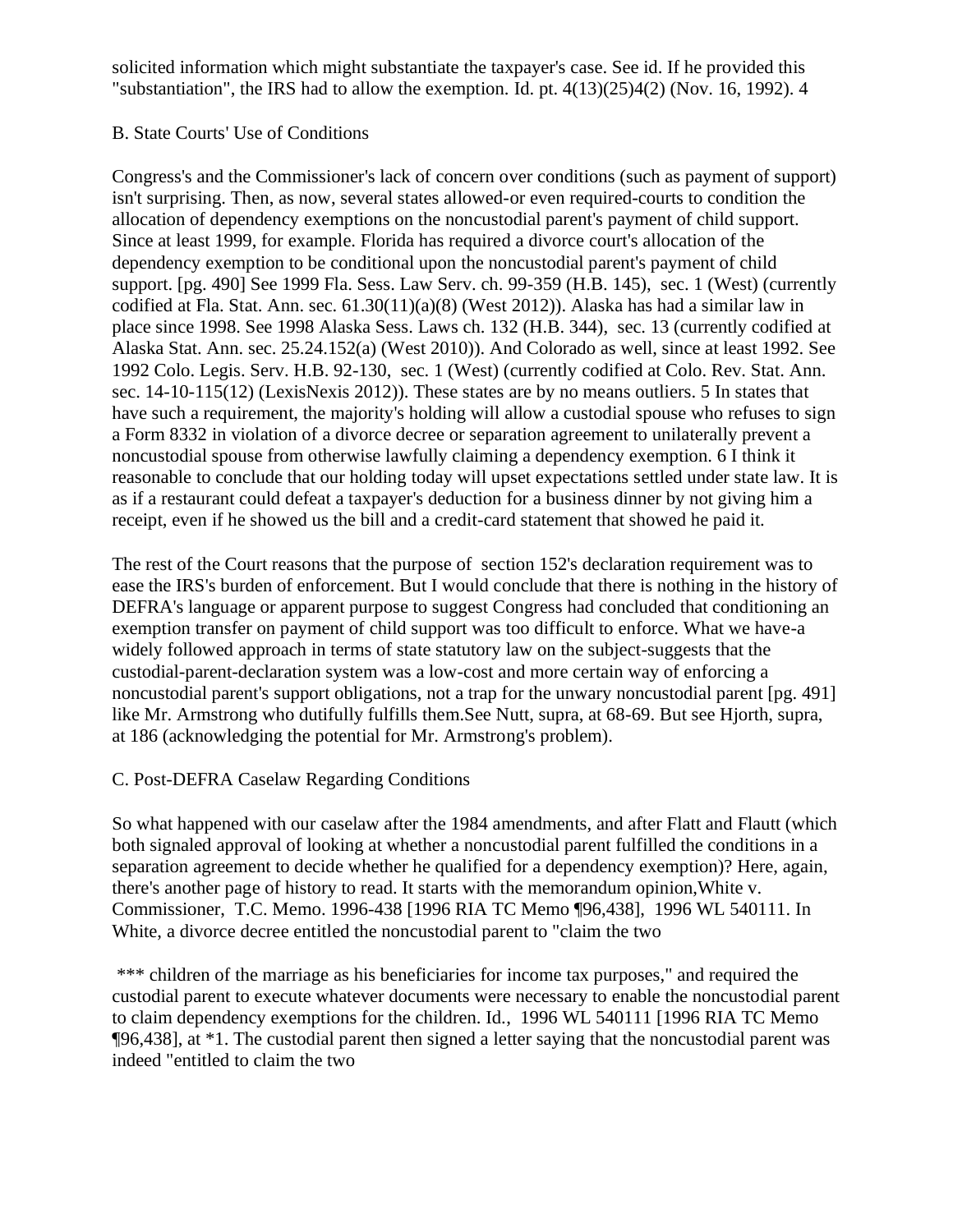\*\*\* children of the marriage as his beneficiaries for income tax purposes." Id. We held, however, that the noncustodial parent couldn't take the dependency exemption because the letter didn't "conform to the substance" of Form 8332. Id. at \*3. But why? We first noted that the letter failed to state the years for which the custodial parent was releasing the claims for exemption, and also failed to state the Social Security numbers for both parents-both requirements under the applicable regulation. Id. We then stated-"most importantly"-that the letter failed to explicitly state that the custodial parent would not claim either of the two children as her dependent. Id. We went on to note that- although the divorce decree said that the noncustodial parent was entitled to the dependency exemptions-"[s]tate courts, by their decisions, cannot determine issues of Federal tax law." Id.

It's often hard to glean exactly what elements are essential to a taxpayer's case when he loses for several different reasons. This is a part of tax law where a great many working- and middle-class parents try to represent themselves and are usually not very good at researching the development of [pg. 492] caselaw and distinguishing one precedent from another. This almost guarantees some problems in reaching consistent results. We have held, somewhat contrary to White, that the Social Security numbers of the parents-one of the blanks to fill in on a Form 8332-are not essential to its substance. Bramante v. Commissioner, T.C. Memo. 2002-228 [TC Memo 2002- 228], 2002 WL 31039137, at \*2-\*3. (We have also held, somewhat consistently with White, that not listing which tax years the custodial parent is surrendering-another blank on that form-is fatal. See Santana v. Commissioner, T.C. Memo. 2012-49 [TC Memo 2012-49], 2012 WL 571284, at \*2; Briscoe v. Commissioner, T.C. Memo. 2011-165 [TC Memo 2011-165], 2011 WL 2709582, at  $*3$ .) But the really striking aspect of White is its statement-"[s]tate courts, by their decisions, cannot determine issues of Federal tax law"-that implies that even a divorce decree that unconditionally transfers exemptions to the noncustodial parent isn't good enough. 7 White, 1996 WL 540111 [1996 RIA TC Memo ¶96,438], at \*3.

Although the majority repeats this sweeping generalization,see op. Ct. pp. 12-13, 8 even this part of White's holding seems not to have survived fully intact. In another memorandum opinion, Boltinghouse v. Commissioner, T.C. Memo. 2003-134, 2003 WL 21078104 [TC Memo 2003- 134] at \*3-\*4, we held (without acknowledging White) that a state-court separation agreement did conform to the substance of Form 8332. Like the agreement in White, the agreement in Boltinghouse was an unconditional transfer. Id. at \*3. The important factor, [pg. 493] Boltinghouse said, was that there was no ambiguity about what years were covered. See id. at \*3-\*4; see also, e.g., Loffer v. Commissioner, T.C. Memo. 2002-298 [TC Memo 2002-298], 2002 WL 31719896, at \*2 (signed divorce decree might suffice, but not one that doesn't specify which children or tax years are covered). Ambiguity alone-not the use of a state-court agreement, and not the presence or absence of Social Security numbers-is enough to distinguish Boltinghouse from White.

The majority, however, uses Boltinghouse for an entirely different reason-citing it as support for its holding requiring a declaration to be unconditional for a noncustodial parent to claim the dependency exemption. See op. Ct. p. 9. I'm hesitant, however, to glean that principle from Boltinghouse because conditionality was not at issue there. We focused instead on whether the agreement conformed to the substance of Form 8332 even though it didn't explicitly state the years for which the dependency exemptions were to be released. 9 Boltinghouse's holding didn't rely upon the unconditional nature of the transfer, and never appeared to hint that the absence of conditionality was a prerequisite for a declaration to conform to the substance of Form 8332.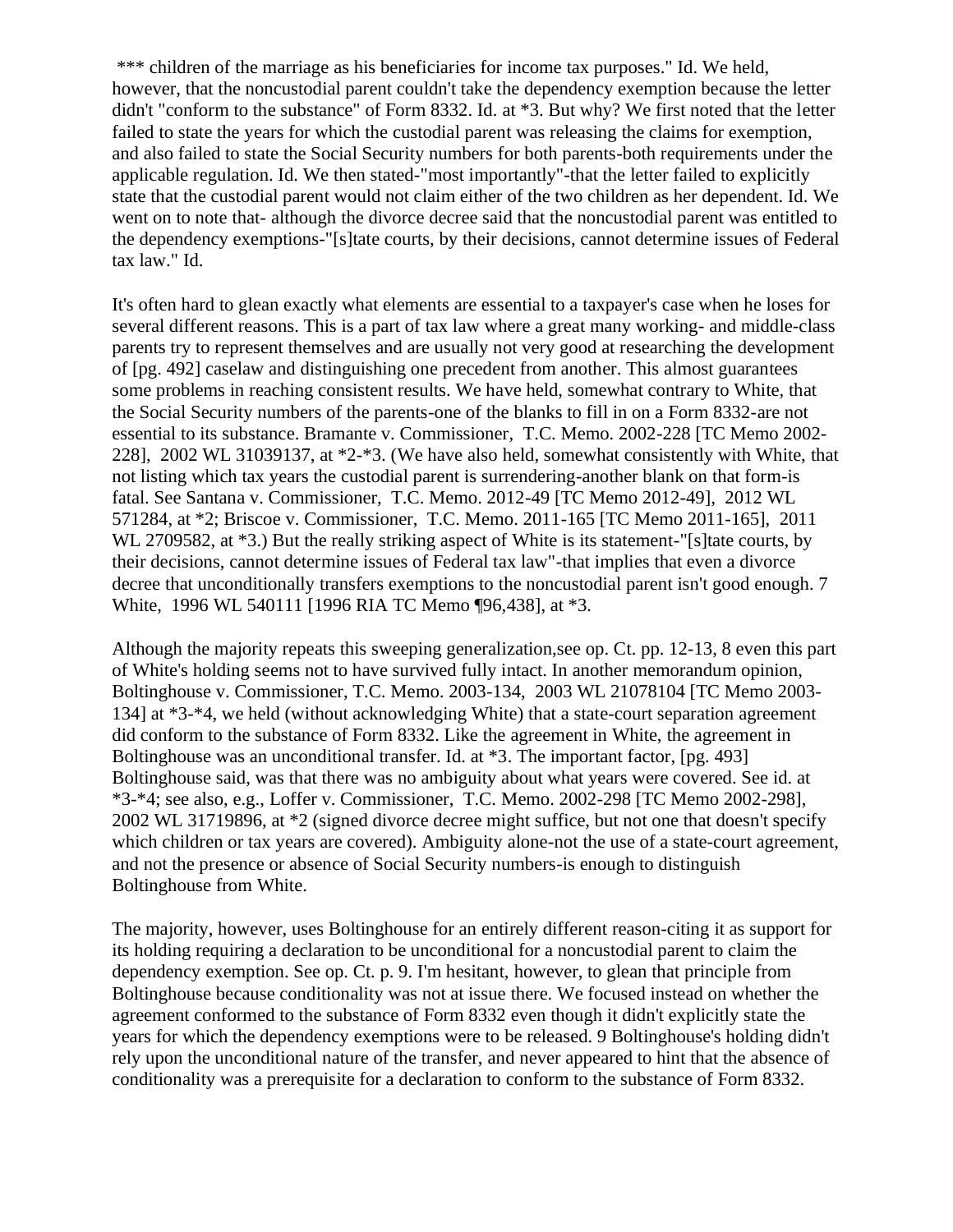Despite that context, our caselaw began to frequently cite Boltinghouse as a prohibition of using divorce decrees with conditional clauses as substitutes substantially in the same form as Forms 8332. In Thomas v. Commissioner, T.C. Memo. 2010-11 [TC Memo 2010-11], 2010 WL 174107, we said the dictum from Boltinghouse stood for the rule that "only a release that is unconditional conforms to the substance of Form 8332 and meets the requirements of section 152(e)(2)." Thomas, 2010 WL 174107 [TC Memo 2010-11], at \*3.

The next case to take its inspiration from the "unconditional" language in Boltinghouse was Gessic v. Commissioner, T.C. Memo. 2010-88 [TC Memo 2010-88], 2010 WL 1644694. Indeed, the majority cites Gessic to support its position that "the Internal Revenue Service cannot be expected to police divorce decrees and [pg. 494] separation agreements or determine taxpayer compliance therewith." See op. Ct. pp. 13-14 (quoting Gessic, 2010 WL 1644694 [TC Memo 2010-88], at \*3). I'd like to put some context around that statement.

Gessic is another case where there were multiple problems with the noncustodial parent's evidence, including a failure to name the children involved. Id. at \*3. But in the course of denying the exemption to the noncustodial parent, we distinguished Boltinghouse as arising from an unconditional transfer. Id. (In Gessic, by contrast, the transfer of exemptions was until "such time as Ms. Gessic returned to work full time and earned over \$20,000 per year." Id.) This was true as a factual matter, and it was important because the conditional language in the Gessics' agreement created an ambiguity as to what tax years were applicable. We could have added that "full time" and "earned over \$20,000 per year" are not at all clear in their meanings, but to be sure we reasoned instead these terms might "change from year to year, such that petitioner's entitlement to the dependency exemptions for his children is potentially subject to change each year." Id.; see also, e.g., Horn v. Commissioner, T.C. Memo. 2002-290 [TC Memo 2002-290], 2002 WL 31662270, at \*2 (rejecting transfer of exemptions conditioned on the transfer "not interfer[ing] with [the custodial parent's] ability to receive Federal Student Aid," but also for failing to identify years involved).

What I would take away from Gessic and Horn is that ambiguous terms in a divorce decreeterms with two or more possible meanings, such as "if it won't interfere with the spouse's ability to get federal student loans" or "until the spouse is working full time"-are too indefinite a description of the years for which a custodial spouse is surrendering her children's exemptions. But ambiguity is not the same as conditionality. And Congress has expressly contemplated annual declarations to be a useful enforcement mechanism for timely payment of child support, and the states themselves have been making (and in some cases, are required to make) allocations of exemptions between divorcing spouses conditional on payment of child support.

That leaves our nonprecedential caselaw from Thomas. I acknowledge it uses a parenthetical to describe Boltinghouse as saying "only a release that is unconditional conforms to [pg. 495] the substance of Form 8332." Thomas, 2010 WL 174107 [TC Memo 2010-11], at \*3. As explained earlier, however, conditionality was not at issue in Boltinghouse, its holding didn't rely on the unconditional nature of the transfer, and it didn't say that the presence of conditionality in a declaration is a bar preventing it from conforming to the substance of Form 8332. As the only habiliment with which Thomas cloaked its reasoning was its citation of that dictum, the origins of Thomas's reasoning had no firm foundation in the statute, its legislative history, or a regulation in effect at that time. I would not have given it any weight.

D. Whether the State-Court Order Conforms to the Substance of Form 8332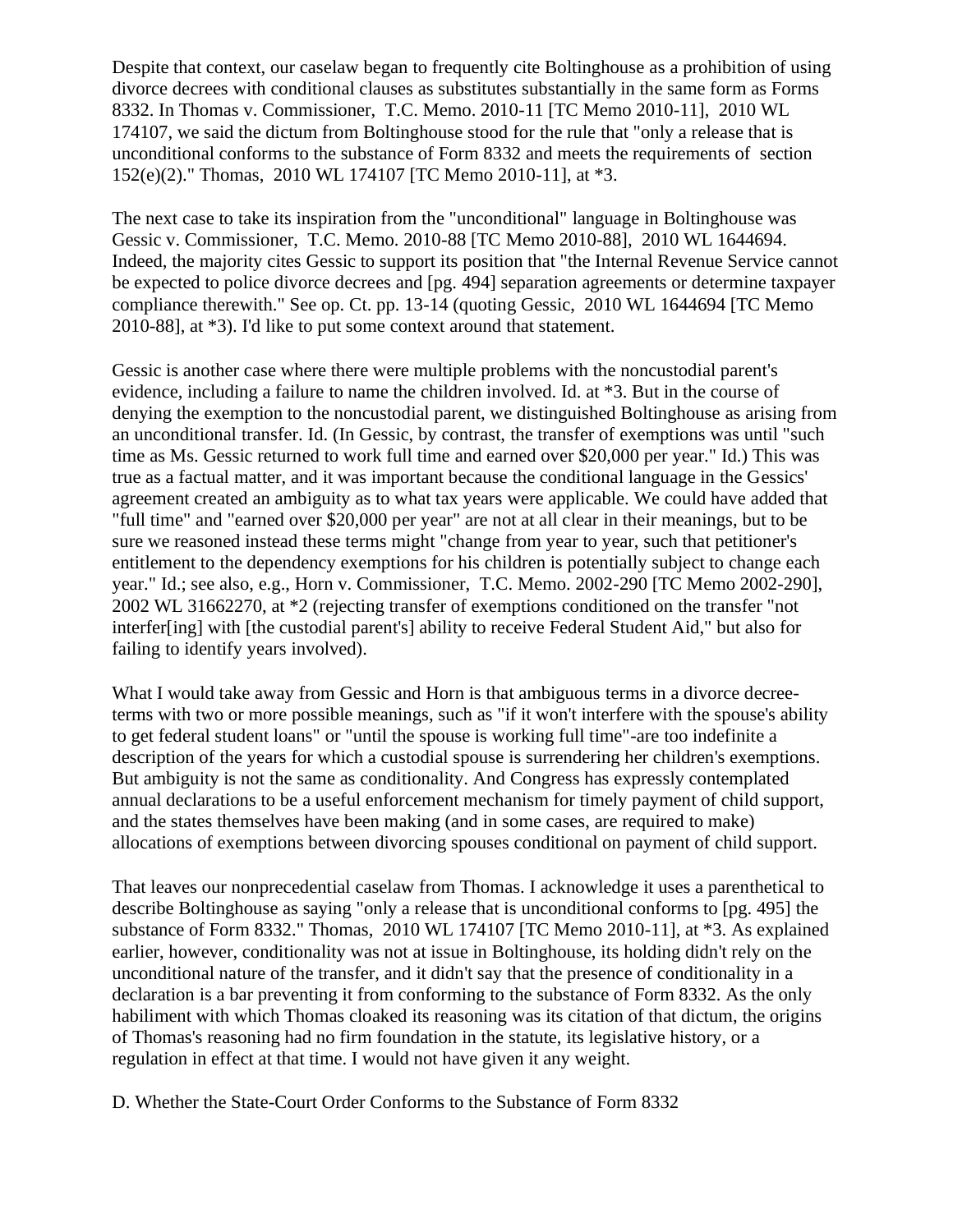It's important to remember here that the Commissioner stipulated that Mr. Armstrong met his condition-he in fact paid his child support in full and on time. When Mr. Armstrong satisfied that unambiguous condition precedent, Ms. Delaney- according to the terms of the state-court orderdid not have a choice as to whether she could claim the dependency exemption. She categoricallydid nothave a legal right to claim it.

The majority acknowledges that in this case it is easy to determine whether the noncustodial parent satisfied the condition. See op. Ct. p. 14. But it says that it is concerned with other cases where determining the fulfillment of the condition "may be difficult and controversial." Id. If a case in the future arises where an ambiguous condition again presents "difficult problems of proof and substantiation," we should speak to that issue at that time. But that's just not the case here. We shouldn't group Mr. Armstrong in with those other "difficult and controversial" cases when his case has no such problems. And we should definitely not hold that our conclusion is a plain-meaning construction. 10

By holding that Mr. Armstrong is not entitled to the dependency exemption, the majority dishonors a state-court judgment ordering Ms. Delaney not to claim the exemption [pg. 496] and to provide Mr. Armstrong an executed IRS Form 8332 for 1997. The legislative history of section 152(e) explicitly acknowledges the important role state courts play in allocating the dependency exemption via a court order, and nothing in the legislative history of the 1984 amendments suggests anything to the contrary. The Armstrongs are not deadbeats trying to game the system; they are honest taxpayers caught in the difficulties attendant to divorce-difficulties exacerbated by the lack of clear guidelines from the IRS and this Court. Because Mr. Armstrong fulfilled the state court's unambiguous condition to get the dependency exemption for C.E. for 2007, I don't think that condition should be used to block him from claiming it. I would instead honor that state-court order as conforming to the substance of Form 8332.

#### II. Attachment

Just because the Armstrongs should win on conditionality doesn't mean they necessarily can claim the dependency exemption for C.E. The Code also requires that the noncustodial parent "attach" the signed declaration to his tax return. See sec.  $152(e)(2)(B)$ ; sec.  $1.152-4T(a)$ , Q&A-3, Temporary Income Tax Regs., supra. As the majority notes (although doesn't resolve because of its holding regarding conditionality), see op. Ct. note 4, the Commissioner argues that the Armstrongs didn't comply with the attachment requirement because they attached to their tax return only the May 2003 arbitration award, and not the March 2007 court order that Ms. Delaney actually signed.

This immediately creates a problem for the Armstrongs because only the arbitrator, and neither Ms. Delaney nor Mr. Armstrong (nor anyone like a lawyer who might have been empowered to act on their behalf) signed this 2003 award, and section  $152(e)(2)$  requires a signed declaration. This means that the unsigned 2003 arbitration award fails to transfer the dependency exemption from Ms. Delaney to the Armstrongs. If the record stopped here, the Armstrongs would lose. See, e.g., Himes v. Commissioner, T.C. Memo. 2010-97 [TC Memo 2010-97], 2010 WL 1780877, at \*2-\*3 (holding an unsigned divorce decree is insufficient to transfer dependency exemption); [pg. 497] Neal v. Commissioner, T.C. Memo. 1999-97 [1999 RIA TC Memo ¶99,097], 1999 WL 167689, at \*3 (finding unsigned Form 8332 insufficient to transfer dependency exemption).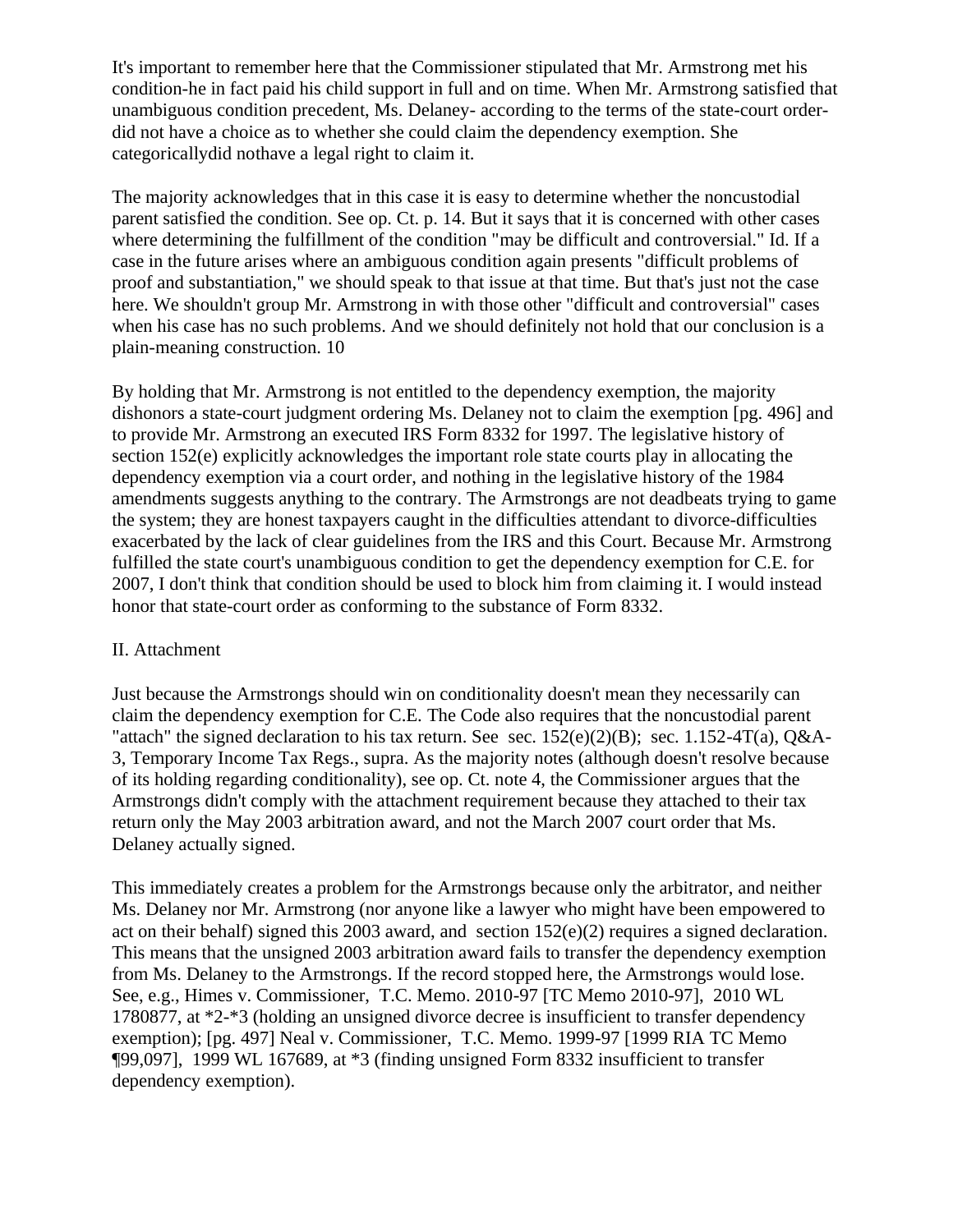But-as has already been detailed-the record doesn't stop here. The Armstrongs provided two additional relevant documents to the Commissioner during the examination of their 2007 tax return, including the 2007 child support order that is at the core of the dispute over conditionality.

The Commissioner says that the 2007 order fails-not only on the conditionality issue-but also because the Armstrongs didn't attach it to their return. Like the conditionality argument, the Commissioner's position regarding attachment has some support in our caselaw, but not in any precedential Opinion. So as with the conditionality issue, I would take a closer look.

Section  $152(e)(2)(B)$  specifically commands that "the noncustodial parent attach<sup>[]</sup> such written declaration to the noncustodial parent's return for the taxable year." This might seem to have an obvious meaning-at first glance "attach" might mean something like "staple" or "bind with a paper clip" or some other synonym connoting "physically fasten." Judge Goeke thinks so, and in his concurrence says that this means the Armstrongs "[c]learly

\*\*\* did not attach the relevant document to their return." See concurring op. p. 21.

But that's not the only meaning of the word and, in an age where the IRS strongly encourages filers, especially middle-income filers with relatively simple returns, to file electronically, see Internal Revenue Restructuring and Reform Act of 1998, Pub. L. No. 105-206, sec. 2001(a), 112 Stat. at 723 (establishing a goal for electronic filing of at least 80% of Federal tax and information returns by 2007), I explore in more detail that simple word.

Like any other word in the Code, we normally would give "attach" its plain meaning. See Armstrong v. Commissioner, 99 T.C. 506, 507 (1992), aff'd, 15 F.3d 970 (10th Cir. 1994). According to Webster's Third New International Dictionary 140 (1961), however, "attach" has more than one:

"connect: place so as to belong" (as in through marriage, he attached himself to the Catholic faith);

• "to fasten (itself)" (as in though his resume omitted the details, the sordid details of his embezzlement conviction were firmly attached to his reputation); [pg. 498]

"make fast or join (as by string or glue)" (as inwith the driver side door no longer attached to his car, Bill found the heating unit wholly ineffective ); or

• "to connect by attribution" (as in please see the attached Word document ). 11

It makes a big difference to the Armstrongs if "attach" means "physically fastened" and not simply "connected". Since the plain meanings vary so widely, and lead to such different outcomes here, I would look elsewhere for guidance. 12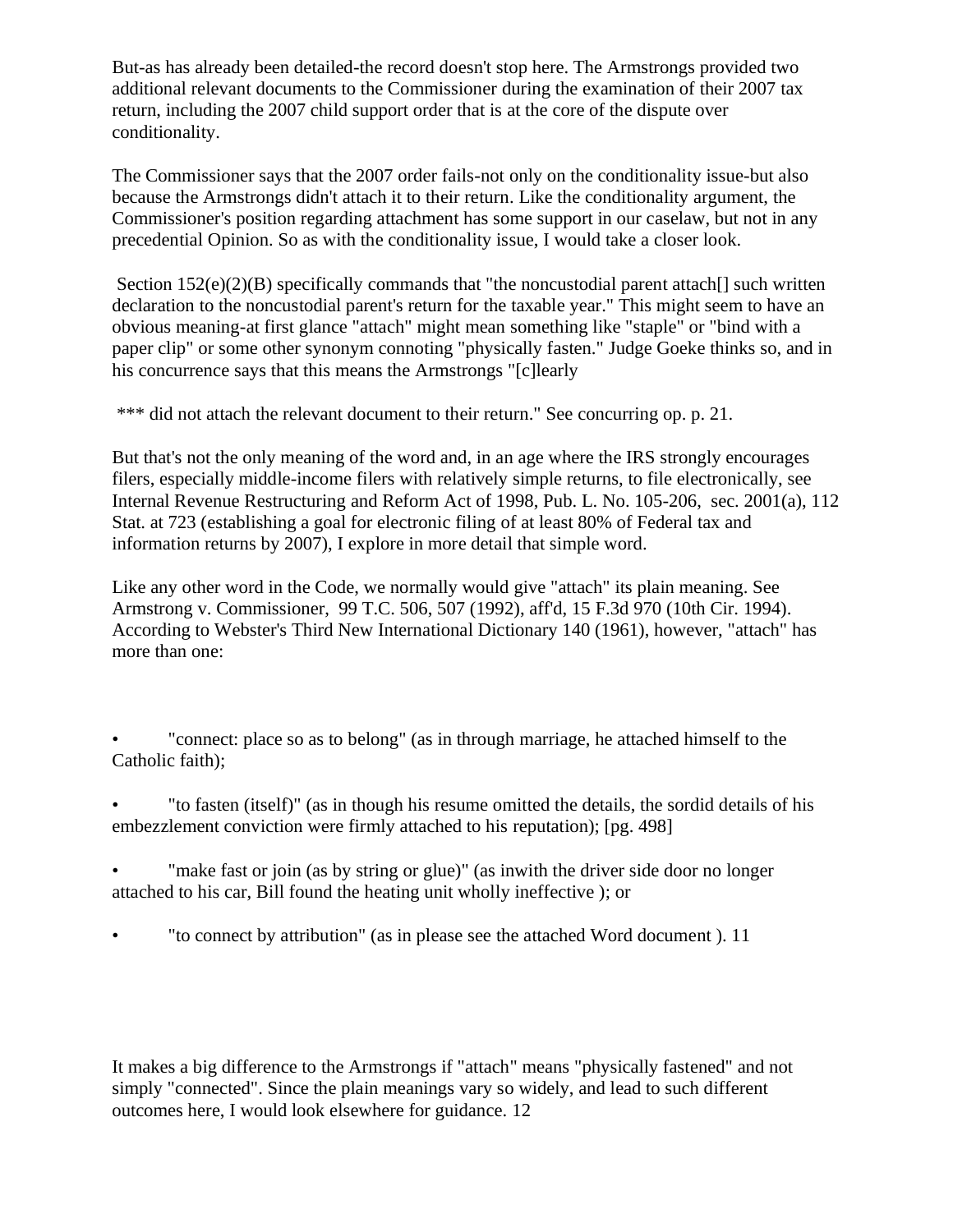Since the meaning of the word "attach" isn't plain, I start with legislative history, which can be a good lexicographical source. See Intermountain Ins. Serv. of Vail, LLC v. Commissioner, 134 T.C. 211, 237-38 (2010) (Halpern and Holmes, JJ., concurring in the result), rev'd on other grounds, 650 F.3d 691 [107 AFTR 2d 2011-2613] (D.C. Cir. 2011), vacated and remanded, \_\_\_ U.S. \_\_\_, 132 S. Ct. 2120 (2012).

Congress appears to have intended that "[w]here one of the parents claims the deduction with respect to a child pursuant to a written agreement between them, the Treasury Department may require that reasonable substantiation of the existence of the written agreement be submitted with his tax return." H.R. Rept. No. 90-102, at 1529, 1967-2 C.B. at 592 (emphasis added). It also delegated authority to the Secretary to issue regulations, see id., which he did in 1971. They provide that:

[I]n the case of a written agreement \*\*\* between the parents which allocates the deduction to the noncustodial parent, the noncustodial parent [pg. 499] must attach to his return (or amended return) a copy of such agreement \*\*\* which is applicable to the calendar year in which the taxable year of the noncustodial parent begins.

Sec. 1.152-4(d)(2), Income Tax Regs. (as amended by T.D. 7099, 1971-7 C.B. 45, 47) (emphasis added). Section 152(e)(2) and its regulations remained substantially unchanged until Congress enacted DEFRA in 1984. See DEFRA sec. 423, 98 Stat. at 799. As I detailed above, Congress collapsed two exceptions into one, substituting more or less the language of section 152(e) as it is today.

The Secretary followed this lead and issued a new temporary regulation that reflected the changes to section 152(e)(2):

Q-3 How may the exemption for a dependent child be claimed by a noncustodial parent?

A-3 A noncustodial parent may claim the exemption for a dependent child only if the noncustodial parent attaches to his/her income tax return for the year of the exemption a written declaration from the custodial parent stating that he/she will not claim the child as a dependent for the taxable year beginning in such calendar year. The written declaration may be made on a form to be provided by the Service for this purpose. Once the Service has released the form, any declaration made other than on the official form shall conform to the substance of such form.

Sec. 1.152-4T(a), Q&A-3, Temporary Income Tax Regs., supra.

One theme that emerges from this mixed history is that Congress and the Commissioner grew increasingly concerned about inefficiencies and uncertainties surrounding the dependency exemption, seeking to avoid expensive litigation where there was "little tax revenue at stake." H.R. Rept. No. 98-432 (Part 2), supra at 1498-99, 1984 U.S.C.C.A.N. at 1139-40. Adopting the narrowest meaning of "attaches"-i.e., physically fastens to-would advance efficiency because the IRS could, for example, decide to deny exemptions to every noncustodial parent who e-filed and there might be nothing a court could do about it. And the fact that the term entered the Code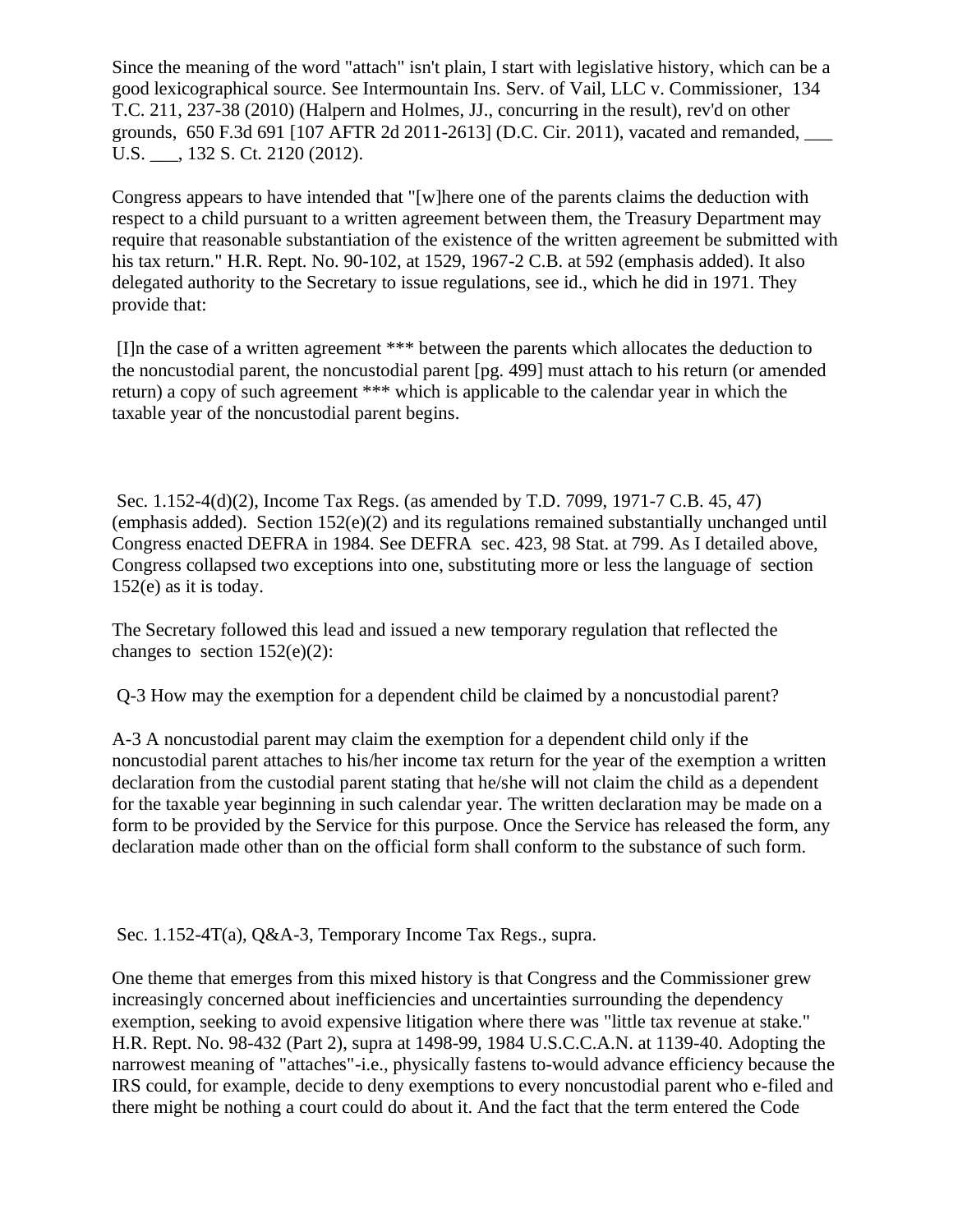when the World Wide Web was little more than a pixel on Timothy Berners-Lee's mental monitor might mean taxpayers are stuck with a meaning of "attaches" as "physically fastens contemporaneously with filing."

But I think that there is a better reading.

Congress itself referred to "reasonable substantiation," see H.R. Rept. No. 90-102, at 1529, 1967- 2 C.B. at 592 (emphasis added), and the Commissioner's nod to "amended [pg. 500] return[s]" indicates that the possibility of noncontemporaneous "attachment" has always existed, see sec. 1.152-4(d)(2), Income Tax Regs. (as amended by T.D. 7099, 1971-1 C.B. at 46) (emphasis added). This is especially suggestive because amended returns are not returns that the Commissioner has to accept, and are often little more than claims for a refund. See Koch v. Alexander, 561 F.2d 1115, 1117 [40 AFTR 2d 77-5545] (4th Cir. 1977) (no statutory mandate for Commissioner to accept amended returns); Goldstone v. Commissioner, 65 T.C. 113, 115 (1975) (rejecting taxpayers' argument that they have the "right" to file an amended return); sec. 301.6402-3(a)(5), Proced. & Admin. Regs. (properly executed amended return treated as claim for refund). And later congressional comments about the problems with old section 152(e)'s income-support thresholds and dueling claims about which parent provided the greater amount of support likewise undercut any conclusion that "attaches" had only a narrow meaning in 1984. See H.R. Rept. No. 98-432 (Part 2), supra at 1498-99, 1984 U.S.C.C.A.N. at 1139-41. This should make one reluctant to read "attaches" as having a plain meaning, especially when doing so would deprive the Secretary of discretion under the first step of Chevron to adopt a broader reading and would put well-meaning but unsophisticated and unrepresented taxpayers at a great disadvantage.

But if the dictionary and legislative history don't compel a narrow reading, and there is no regulation defining the word, where else could one turn? The Code does not define "attach", and has few references to the term. 13 These sections unfortunately emit no more light than the legislative history. Other Code sections appear to give "attach" a variety of meanings.

Some, such as current section 36(d)(4), are quite strict. Section 36 provides first-time homebuyers a credit for part of the purchase price of their qualifying principal residence. Subsection (d)(4) specifies that "[n]o credit

\*\*\* shall be allowed to any taxpayer for any taxable year" if "the taxpayer fails to attach to the return of tax for such taxable year [pg. 501] a properly executed copy of the settlement statement used to complete such purchase." Sec. 36(d)(4) (as amended by the Worker, Homeownership, and Business Assistance Act of 2009, Pub. L. No. 111-92, sec. 12(b), 123 Stat. at 2991) (emphasis added). Current section 6213 allows the Commissioner to summarily assess a tax deficiency arising from a taxpayer's failure to attach the settlement statement. See sec. 6213(b),  $(g)(2)(P)(iii)$  (as amended by the Worker, Homeownership, and Business Assistance Act of 2009 sec. 12(b)). And while Congress hasn't further clarified section 36(d)(4)'s attachment requirement, the National Taxpayer Advocate, in testimony before the Senate Finance Committee, noted that section  $36(d)(4)$ 's requirement of upfront substantiation to get the firsttime homebuyer credit is burdensome and may reduce taxpayer participation. See Complexity and the Tax Gap: Making Tax Compliance Easier and Collecting What's Due: Hearing Before the S. Comm. on Fin., 112th Cong. 31 (2011) (statement of Nina E. Olson, National Taxpayer Advocate).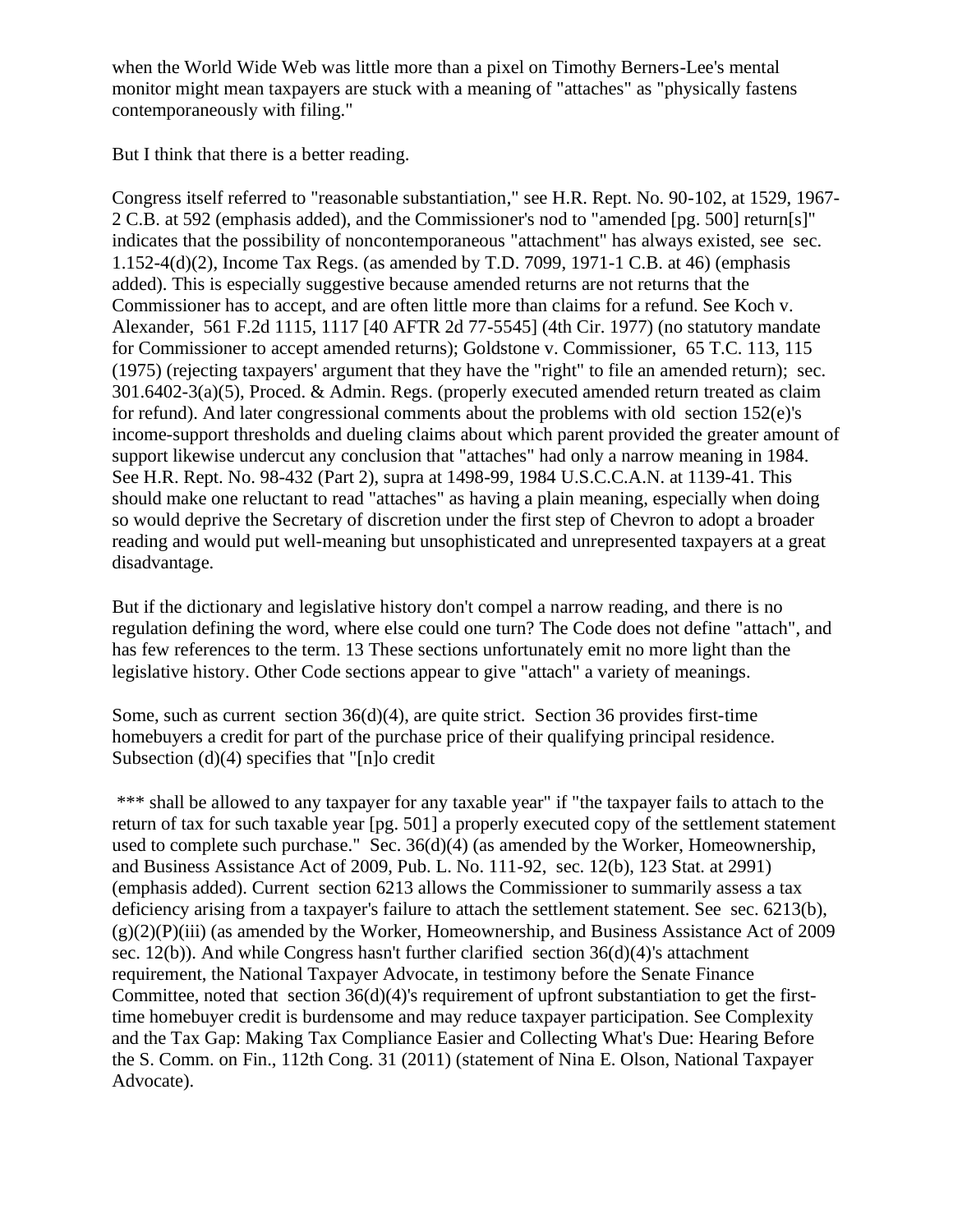Likewise, the December 2011 revision of the form given by the Commissioner to claim the credit, Form 5405, First-Time Homebuyer Credit and Repayment of the Credit, warns taxpayers about the credit's strict requirements: "Caution! You must attach a copy of the properly executed settlement statement (or similar documentation) used to complete the purchase (see instructions)." The accompanying instructions add that a taxpayer filing a return claiming the section 36(d)(4) credit "must file on paper and attach all required documentation."

Other sections are much looser. Section 170, for instance, allows taxpayers a deduction for their charitable contributions. Subsection (f)(11), however, generally disallows a deduction for any contribution of more that \$500 unless the taxpayer substantiates the gift. See sec.  $170(f)(11)(A)$ . Subparagraphs (C) and (D) of section  $170(f)(11)$  go further: They disallow the deduction unless the taxpayer "attaches" a qualified appraisal to his tax return. See sec.  $170(f)(11)(C)$  and (D). But taxpayers needn't fasten this qualified appraisal to claim their deduction-so long as they provide it to the Commissioner within 90 days of his asking for it. See sec. 1.170A-13(c)(4)(iv)(H), Income Tax Regs. Here, "attach" [pg. 502] doesn't mean "fasten"-unlike what seems to be the case with current section  $36(d)(4)$ .

I think it helpful, on this subject where Congress seems to have been concerned about administrability, to also look at the IRM. Two sections of the IRM in effect when the Armstrongs filed their return and when they were audited seem particularly important to solving our problem. 14

IRM pt. 21.6.1.4.2 (Oct. 1, 2007) explains the Commissioner's general procedures when dealing with "[r]eturns [w]ith [m]issing [i]nformation." It instructs return reviewers to "request[] the necessary information if

\*\*\* [s]upporting forms, schedules, or documents are missing." 15 See id. Another part of the IRM dealing with dependency exemptions is even more explicit:

IRM 21.6.1.5.8 (10-01-2002)

Verifying Form 8332 Procedure

\*\*\* 3. Upon receipt of a math error notice response concerning a missing or incomplete Form 8332 (or similar statement) take the following actions:

\*\*\* C. Correspond with the noncustodial parent; enclose a blank Form 8332.

D. Request taxpayer to complete and return the Form 8332, signed by the custodial parent.

E. Tell taxpayer IRS will reconsider the request when the appropriate information is provided.

\*\*\* 5. If taxpayer provides the appropriate documentation, allow the exemption \*\*\* [Id. pt. 21.6.1.5.8 (Oct. 1, 2002).]

The IRS has consistently followed such practices. 16 Around the time section 152 was amended, the IRM Classification [pg. 503] Handbook 17 contained "[s]tandard [i]nformation [p]aragraphs," which solicited information from taxpayers "[t]o help [the IRS] complete the examination" of their tax returns. IRM pt. 41(12)0, Classification Handbook, ex. 900-2 (May 9,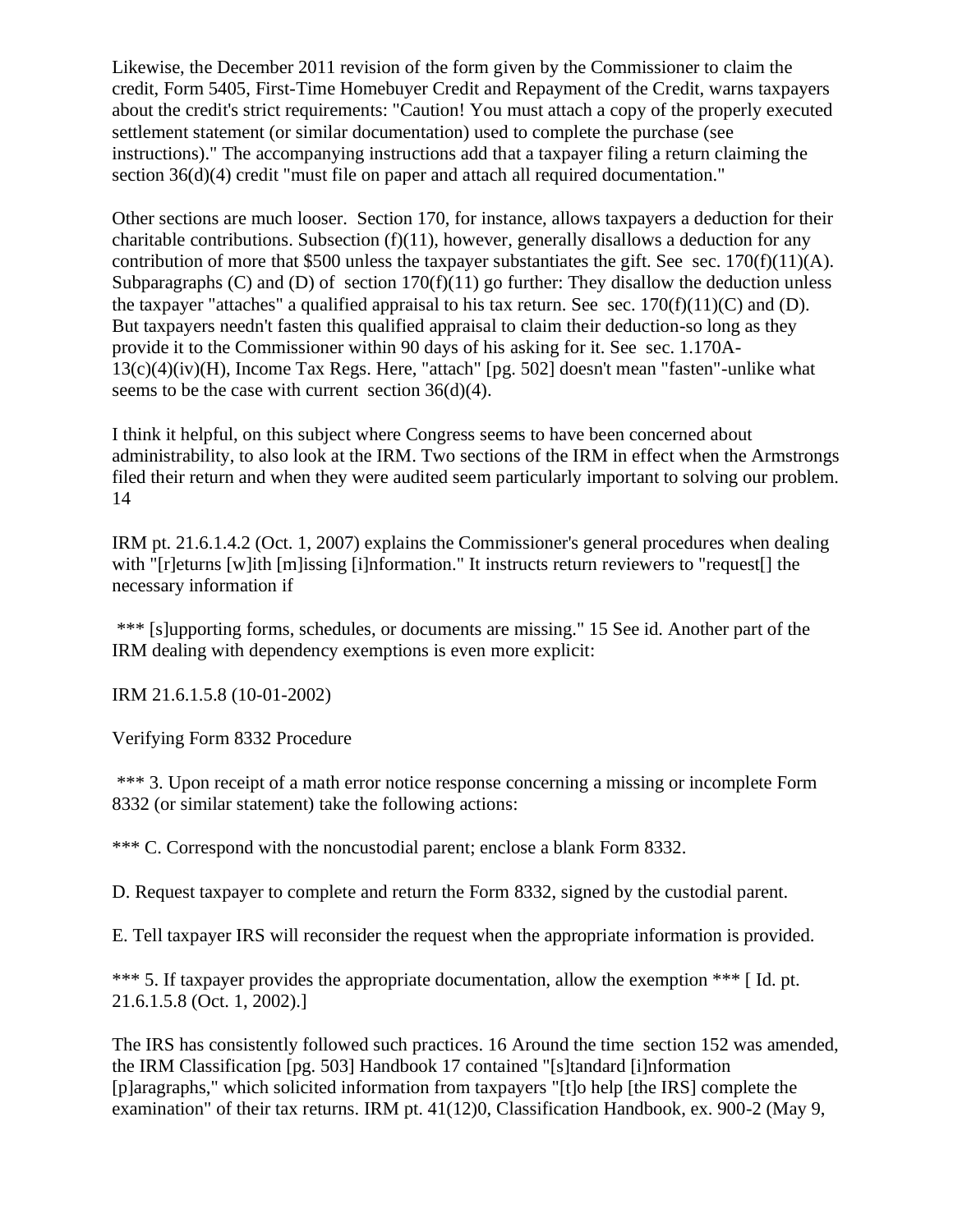1994). With regard to a claim for "other dependents"-dependents for whom the taxpayer lacked custody-the IRS would request a copy of "any written agreement stating which parent will have custody and/or claim the dependency exemption" or a Form 8332 "or similar statement." See id.

Current IRS procedure also underscores the Commissioner's interpretation of "attach". The IRM part dealing with "[l]oose [s]chedules" 18 says they are not rejected outright but are associated (or reassociated) with the return they relate to:

2. Upon receipt of a loose schedule \*\*\* do one of the following:

\*\*\* C. If you want the loose schedule attached to the original return and not returned to you, enter the employee number for Files \*\*\*

\*\*\* E.If the loose schedule relates to a prior year return or for a return that should have already posted, research for DLN. If DLN is found, enter it on the schedule and route it to Return Files function to associate with return. If DLN is NOT found, return the loose schedule to taxpayer.

IRM pt. 21.3.3.5.2 (Dec. 8, 2010). 19 In these subsections, "attached" is synonymous with "associated"-subsection (2)(C) mentions loose schedules' being sent to "Files" to be "attached" with their return, and subsection (2)(E) describes loose schedules for prior year returns' being sent to "Files" to be "associate<sup>[d]"</sup> with their return. See id. In an age of email and e-filing, with physical documents converted into electrons and sent instantaneously across the world, the Commissioner can hardly be faulted for taking such a pragmatic view. 20 [pg. 504]

These sections indicate that, informally at least, the Commissioner adopts a less rigid definition of "attach"-not just "fastened" but "associated with" or "connected to by attribution." I believe the part of the IRS bureaucracy that handles the processing of returns has a perfectly reasonable understanding of the word. For purposes of section  $152(e)(2)$ , this less-rigid definition of attach would not undermine the clarity of the law, and it would allow legitimate taxpayer claims to be heard and evaluated-without substantially impairing the efficiency of the Commissioner's processing and collection activities. I am mindful that we generally should construe deductions narrowly. INDOPCO, Inc. v. Commissioner, 503 U.S. 79, 84 [69 AFTR 2d 92-694] (1992). But we aren't confronted here with the scope of a deduction: We address only a procedural rule for examiningwhether a taxpayer may claim the section 152(e)(2) exemption.

That again leaves our nonprecedential caselaw. We have consistently noted section 152(e)(2)'s attachment requirement. See, e.g., Himes, 2010 WL 1780877 [TC Memo 2010-97], at \*2; Neal, 1999 WL 167689 [1999 RIA TC Memo ¶99,097], at \*3-\*4. And I agree with Judge Goeke that we have plenty of nonprecedential caselaw implicitly defining "attach" as "physically fasten to." In many cases involving section  $152(e)(2)$ , a taxpayer failed to staple a Form 8332 or declaration to his return but then provided additional support during audit or trial. We've looked at this additional documentation but concluded that, even if we considered it, it didn't comply with section  $152(e)(2)$ 's other requirements. See, e.g., Santana,  $2012$  WL 571284 [TC Memo 2012-49], at \*2; Norwood v. Commissioner, T.C. Memo. 2003-63 [TC Memo 2003-63], 2003 WL 751016, at \*3; Horn, 2002 WL 31662270 [TC Memo 2002-290], at \*1-\*2. In other cases, however, we've refused to look at the later-provided materials not fastened to the initial tax return. See, e.g., Espinoza v. Commissioner, T.C. Memo. 2011-108 [TC Memo 2011-108],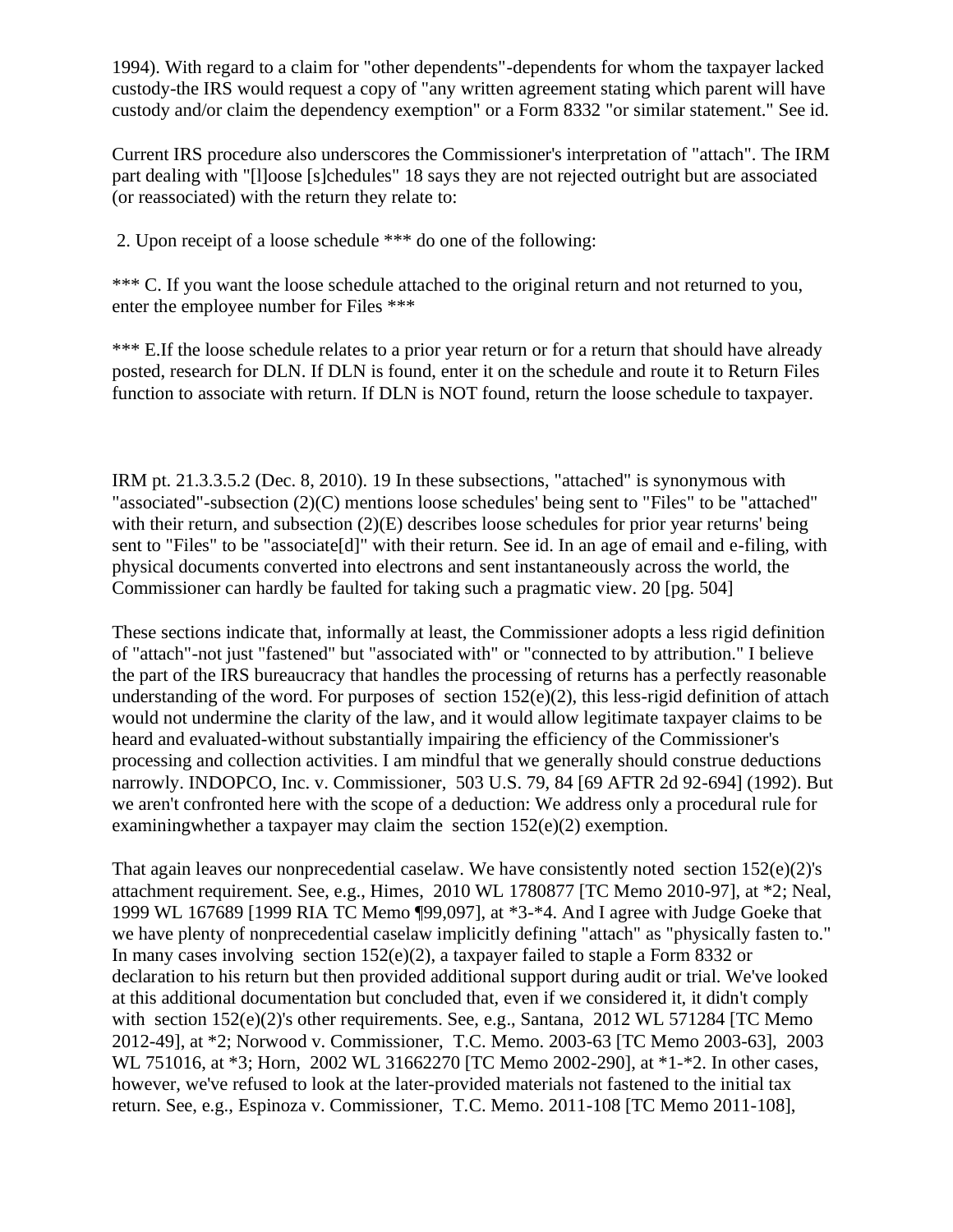2011 WL 1989733, at \*1-\*2 (taxpayer provided permanent order of child support, but we didn't [pg. 505] analyze whether it satisfied section 152(e)(2) requirements); Brissett v. Commissioner, T.C. Memo. 2003-310 [TC Memo 2003-310], 2003 WL 22520105, at \*1, \*3 (taxpayer provided voluntary separation and property settlement agreement, but we didn't analyze whether it satisfied section 152(e)(2) requirements). We didn't parse "attaches" in these cases, and it appears-as is so often true in subjects where pro se taxpayers predominate-that we did not have any argument from any of the parties in any of the cases about broad or narrow readings of the word. We appear to have simply assumed a narrow reading-"attaches" as "contemporaneously fastens"-and applied that reading to the facts of the case at hand.

In only a few cases did we address the attachment requirement head on. In Chamberlain v. Commissioner , T.C. Memo. 2007-178 [TC Memo 2007-178], 2007 WL 1953154, at \*1, the taxpayer attached to his 1995 income tax return an original copy of an executed Form 8332 releasing his ex-wife's claim to the dependency deductions for all future years. A fire then destroyed all his copies of the document, and in later years he included a note with his income tax return referring to the original form. See id. The Commissioner didn't challenge Chamberlain's claim to a dependency exemption, despite his failure to attach a copy of the form to his tax returns for any of the years between 1996 and 2002. See id. Things changed in 2003: His ex-wife also claimed the exemption that year, and the Commissioner rejected Chamberlain's exemption claim to avoid getting whipsawed. See id. Chamberlain challenged the Commissioner's determination and produced at trial a letter from his ex-wife confirming the prior existence of the Form 8332, even though he couldn't locate a copy. See id., 2007 WL 1953154 [TC Memo 2007-178], at \*3. While sympathetic to his plight, we sided with the Commissioner, holding that his note and letter didn't satisfy section 152(e)(2) and the prior existence of a Form 8332 didn't matter-he needed to attach a copy of it every year to his tax return or he couldn't take the exemption. See id.

Chamberlain is distinguishable from this case. We are not dealing with the problems caused by the destruction of important records, but instead the problem of whether an existing record complies with the manner-and-form requirements of section 152(e)(2). Whereas Chamberlain produced no additional forms or declarations at or before trial, the Armstrongs gave the Commissioner the 2003 child support order and its 2007 modification. Chamberlain can just as [pg. 506] easily be seen as a failure-of-proof case as it can be read for a narrow reading of "attaches".

Presley v. Commissioner, T.C. Memo. 1996-553 [1996 RIA TC Memo ¶96,553], 1996 WL 732832, also tackled the attachment issue. The taxpayer there apparently claimed the dependency exemption without providing any supporting documentation. See id., 1996 WL 732832 [1996 RIA TC Memo ¶96,553], at \*2. He provided an executed Form 8332 at trial, but the Form was dated February 8, 1994-almost a year after the day he filed his income tax return. See id. We refused to accept the late Form 8332 because it wasn't attached to his return and was dated after he filed the relevant tax return. See id. I would view this rejection as akin to our reluctance to accept after-the-fact evidence purporting to substantiate various business expenses-unless a record is contemporaneous, we can't be sure it accurately reflects conditions as they existed at the time the expense was incurred. See Barton v. Commissioner, T.C. Memo. 2005-97 [TC Memo 2005-97], 2005 WL 1022957, at \*3-\*4 (expressing "skeptic[ism]" over allegedly substantiating records that were "reconstructed

<sup>\*\*\*</sup> over 2 years after the year in issue").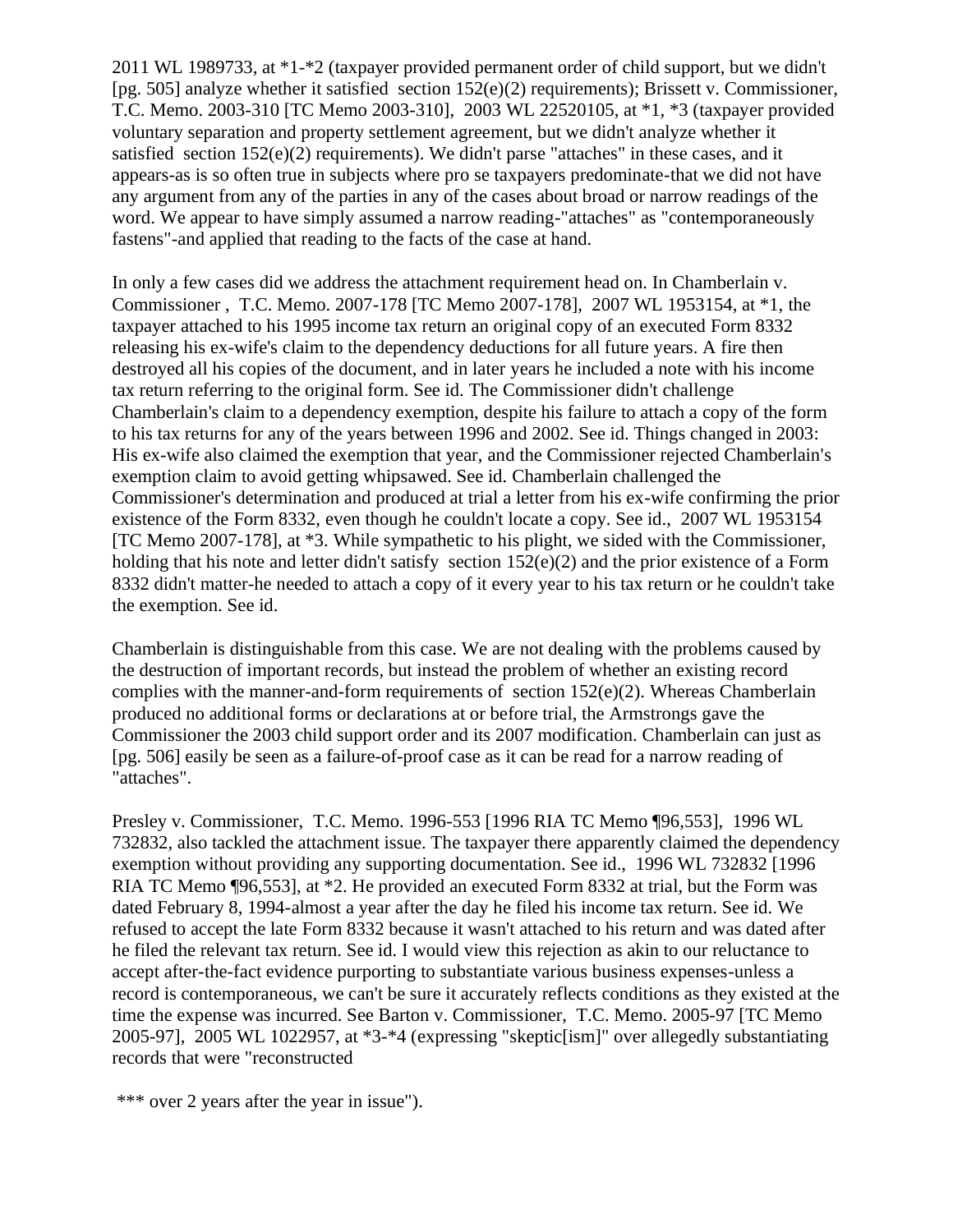Mr. Armstrong didn't create a record after his case had begun. Instead, he dug out records the IRS asked for-the 2003 and 2007 child support orders-both of which were in effect when he filed his 2007 income tax return.

I would hold that "attaches" in section 152(e) means "associates with" or "connects to by attribution." I am convinced that this is the most reasonable way to read the section in light of the regulations contemporaneous with the amendment that suggest that attachment to a later filed amended return would suffice, the current administrative practice that encourages IRS agents to ask taxpayers for missing Forms 8332 when those forms are not physically fastened to the original return, and the practical impossibility of such a narrow reading in an era where the IRS is publicly and successfully encouraging taxpayers to file electronically. This construction of "attaches" goes against nothing either Congress or the Secretary has said. If either wishes to clarify through amendment to the Code or by regulation what "attaches" means, either is free to do so. Until then, I would understand the term to mean providing a Form 8332 or similar declaration to the Commissioner or this Court within [pg. 507] the time for submitting materials that can be "associated with" a given return in a case before us.

It is one of the great theorems of law that if all sides are rational actors with perfect knowledge and zero transaction costs, the allocation of resources-even including exemptions, child tax credits, and the like-would be the same regardless of the rules we choose. See Ronald H. Coase, "The Problem of Social Cost", 3 J.L. & Econ. 1 (1960). But in our fallen world, there are few stages on which rational actors are more outpeopled by the children of wrath than in domesticrelations law. The rest of the Court solves this case with a rule drawn against any taxpayer who tries to use, as the substantial equivalent of a Form 8332, a divorce decree or separation agreement in which the allocation of a dependency exemption includes a condition. This is a bright line. Bright lines are usually a good thing for tax law, which is speckled with multifactor tests for everything from the definition of an employee,see, e.g., Ewens & Miller, Inc. v. Commissioner, 117 T.C. 263, 270 (2001) (seven factors), to whether a transaction is a sale, see, e.g., Grodt & McKay Realty, Inc. v. Commissioner, 77 T.C. 1221, 1237-38 (1981) (eight factors), to the equity of granting innocent-spouse relief,see, e.g., Henson v. Commissioner, T.C. Memo. 2012-288 [TC Memo 2012-288], 2012 WL 4815166, at \*6-\*7 (applying factors listed in Rev. Proc. 2003-61, sec. 4.03, 2003-2 C.B. at 298-299) (at least eight factors), to figuring out whether an activity is engaged in for profit, see, e.g., Foster v. Commissioner, T.C. Memo. 2012-207 [TC Memo 2012-207], 2012 WL 3000350, at \*5 (applying factors listed in sec. 1.183-2(b), Income Tax Regs.) (nine factors), and to deciding if a taxpayer committed fraud,see, e.g., Niedringhaus v. Commissioner, 99 T.C. 202, 211 (1992) (eleven factors).

Maybe, with the bright line we draw today, more separated parents will hire escrow agents to manage the flow of Forms 8332. See Robert S. Taft, Tax Aspects of Divorce and Separation, sec. 5A.02[1], at 5A-14 n.14 (rev. 2005) (suggesting that custodial parent execute Forms 8332 to be held in escrow until a third party verifies timely payment of child support). Maybe state courts will grant the Mr. Armstrongs of the world a right to offset their future child-support payments with the value of the tax benefits they have unjustly been denied. But see supra note 5. Maybe we will see more gruesome spectacles of contempt and threats of jail like that we describe in George v. Commissioner, 139 T.C. \_\_\_ (Dec. 19, 2012). Or maybe the Secretary, Congress, or our reviewing courts will decide that the more reasonable course is to read the Code to ensure that conditions on allocating the tax benefits of parenthood-conditions that Congress expected to continue when it enacted section 152(e), conditions that several states require as part of their family law, and conditions that parents assume in good faith are enforceable and effective will, if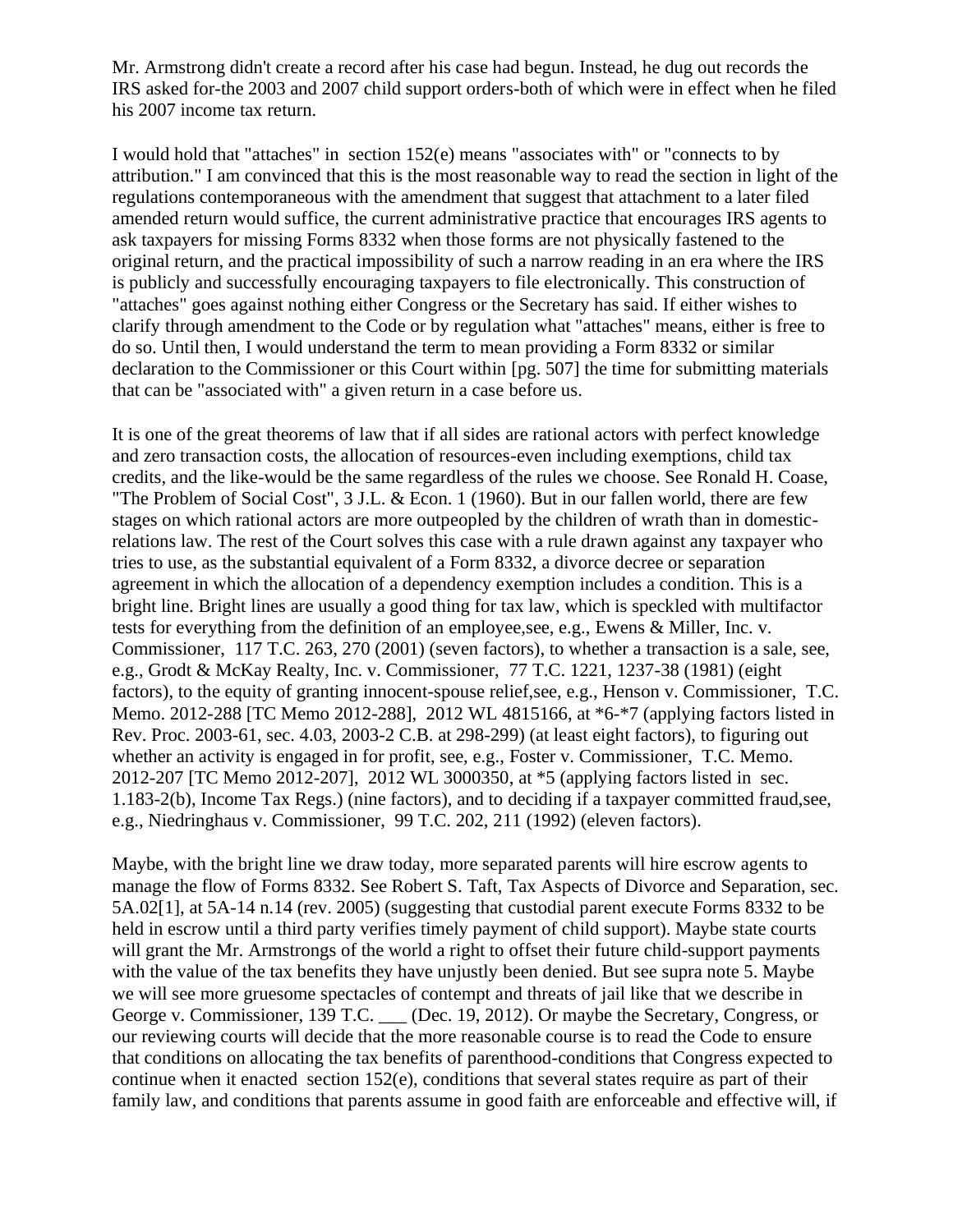a parent like Mr. Armstrong fulfills them, be honored. I would have held that the Armstrongs attached the 2007 state-court order-a declaration that, in my view, conformed to the substance of Form 8332-to their return and would have allowed them to take the dependency exemption for C.E. in 2007.

I respectfully dissent.

HALPERN and VASQUEZ, JJ., agree with this dissent.

1 Unless otherwise indicated, all citations of sections refer to the Internal Revenue Code of 1986 (26 U.S.C.) in effect for the tax year at issue, and all citations of Rules refer to the Tax Court Rules of Practice and Procedure.

2 Pursuant to Rule 27(a)(3) we refer to minor children by their initials.

3 For these purposes, Ms. Delaney was C.E.'s custodial parent and Mr. Armstrong was C.E.'s noncustodial parent, because the State court orders gave Ms. Delaney sole custody of C.E. See sec. 152(e)(4); 26 C.F.R. sec. 1.152-4(b), Income Tax Regs.

4 The Commissioner also argues that the Armstrongs are unable to show compliance with the fourth criterion-i.e., "attach[ing] such written declaration to the noncustodial parent's return" since the Armstrongs attached to their tax return only the May 2003 arbitration award, and not the March 2007 court order that Ms. Delaney actually signed. Since we are able to resolve the case on the basis of the third criterion, we need not and do not reach this fourth criterion.

5 Form 8332 requires a taxpayer to furnish: the name of the child; the name and Social Security number of the noncustodial parent claiming the dependency exemption deduction; the Social Security number of the custodial parent; the signature of the custodial parent; the date of the custodial parent's signature; and the year(s) for which the claims were released.

6 For taxable years starting after July 2, 2008, a court order signed by the custodial parent will not satisfy 26 C.F.R. section 1.152-4(e)(1)(ii), Income Tax Regs., as amended by T.D. 9408, 2008-2 C.B. 323, 327 ("A written declaration not on the form designated by the IRS must conform to the substance of that form and must be a document executed for the sole purpose of serving as a written declaration under this section. A court order or decree or a separation agreement may not serve as a written declaration").

7 Because the year at issue is 2007, this case is not governed by current 26 C.F.R. section 1.152-4(e)(1)(i), Income Tax Regs., as amended by T.D. 9408, 2008-2 C.B. at 327, effective for tax years starting after July 2, 2008. That regulation states that "The written declaration \*\*\* must be an unconditional release of the custodial parent's claim to the child as a dependent for the year or years for which the declaration is effective. A declaration is not unconditional if the custodial parent's release of the right to claim the child as a dependent requires the satisfaction of any condition, including the noncustodial parent's meeting of an obligation such as the payment of support."

8 The statute itself does provide a "support" criterion that must be satisfied before a noncustodial parent may claim the dependency exemption deduction: The first of the four criteria listed above is that the child must receive over one-half of his support from his "parents"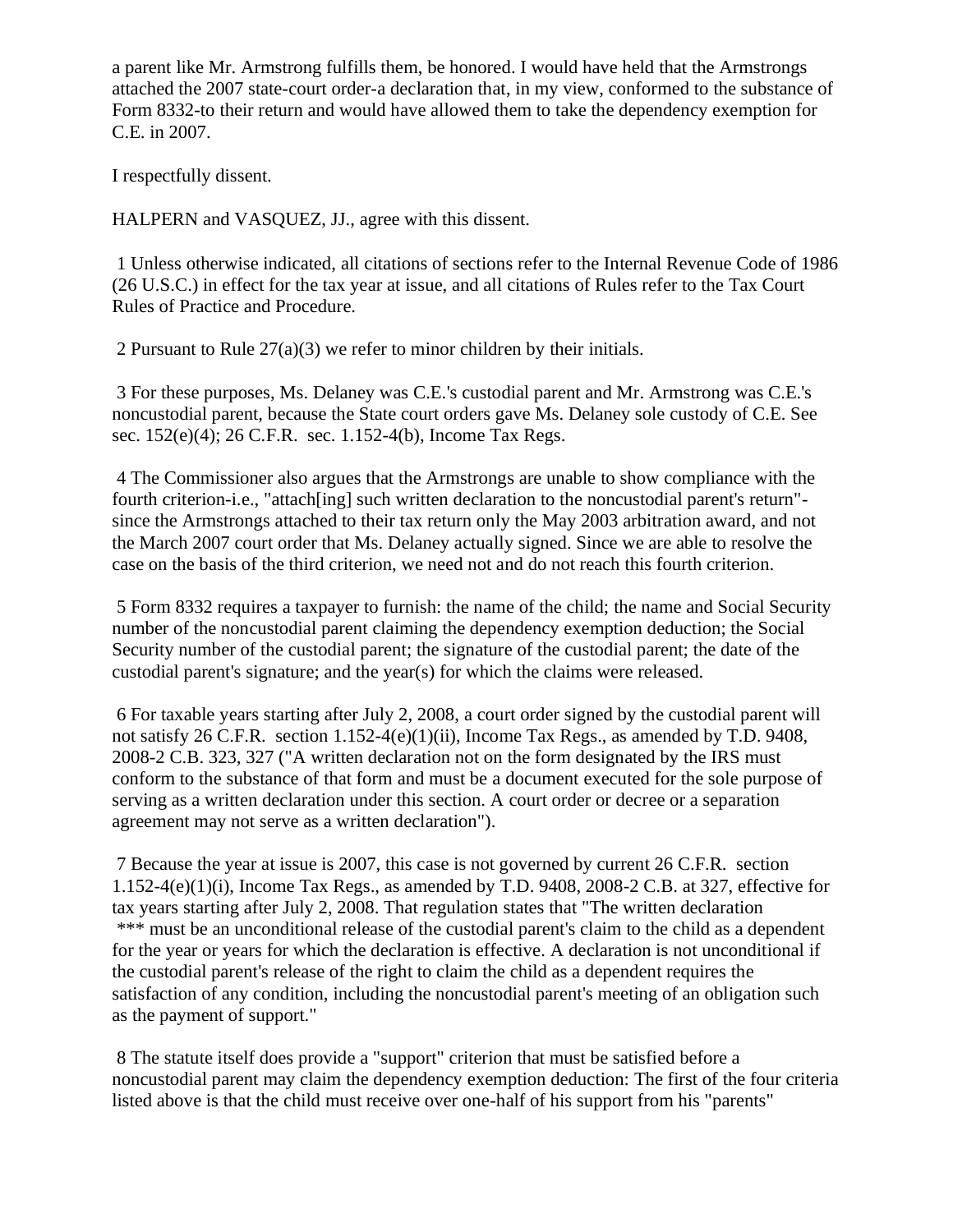(without any distinction between the custodial parent and the noncustodial parent). See sec. 152(e)(1)(A). The statute does not condition a noncustodial parent's entitlement to the exemption on his fulfillment of child support obligations. Rather, under the statute the noncustodial parent may obtain the dependency exemption deduction as long as the parents together support the child, the child was in the custody of one or both of them for the year, the custodial parent executes a proper declaration, and the noncustodial parent attaches that declaration to his return.

#### 9 The House report stated:

The present rules governing the allocations of the dependency exemption are often subjective and present difficult problems of proof and substantiation. \*\*\* The committee wishes to provide more certainty by allowing the custodial spouse the exemption unless that spouse waives his or her right to claim the exemption. Thus, dependency disputes between parents will be resolved without the involvement of the Internal Revenue Service.

H.R. Rept. No. 98-432 (Part 2), at 1498-1499 (1984), 1984 U.S.C.C.A.N. 697, 1140.

10 Another potential defense does not appear to be implicated here: Section 6662(d)(2)(B) provides that an understatement may be reduced where the taxpayer had substantial authority for his treatment of any item giving rise to the understatement. There is no authority that can be cited in support of the Armstrongs' claim founded on Ms. Delaney's conditional release.

1 Whether this regulation would survive review is a question for a later day. Although the Secretary may well have legitimate reasons for limiting the scope of what can serve as a written declaration, he must do so in a rational way. See Judulang v. Holder, U.S. , 132 S. Ct. 476, 485 (2011). Allowing a custodial spouse to unilaterally revoke a noncustodial spouse's legal right to claim a dependency exemption-by refusing to sign a Form 8332-raises a serious question about the regulation's validity under an arbitrary-and-capricious standard. That the regulation saves time and money won't necessarily salvage an arbitrary agency policy. See id. at \_\_\_, 132 S. Ct. at 489-90.

2 Congress had, a few years before, enacted section 6402(c), see Omnibus Budget Reconciliation Act of 1981, Pub. L. No. 97-35, sec. 2331(c)(2), 95 Stat. at 860-61, which requires the Secretary to reduce the amount of a taxpayer's refund by the amount of his delinquent support obligations and send the difference to the state seeking to collect such obligations. This provision-also aimed at getting child support paid-has remained substantively unchanged to this day. See sec. 6402(c).

3 The IRM doesn't carry the force of law, Rhone-Poulenc Surfactants & Specialties, L.P. v. Commissioner, 114 T.C. 533, 543 n.16 (2000), but we can use the IRM as persuasive authority of the Commissioner's interpretation of the Code to guide our own evaluation, see id.

4 Foreshadowing the discussion in the next section, this part of the IRM also speaks to the definition of attachment. One section mentions a taxpayer "submit[ting] [a] Form 8332" pursuant to the IRS's request for documentation; the taxpayer would need to submit a Form 8332 only if he hadn't already provided a declaration or a Form 8332 with his filed return. See IRM pt. 4(13)(25)4(3) (Nov. 16, 1992). The IRM required the taxpayer to substantiate his payment of child support even if he submitted a Form 8332. See id. Nothing in this IRM part indicates that the IRS would ignore a taxpayer's late submission of a Form 8332.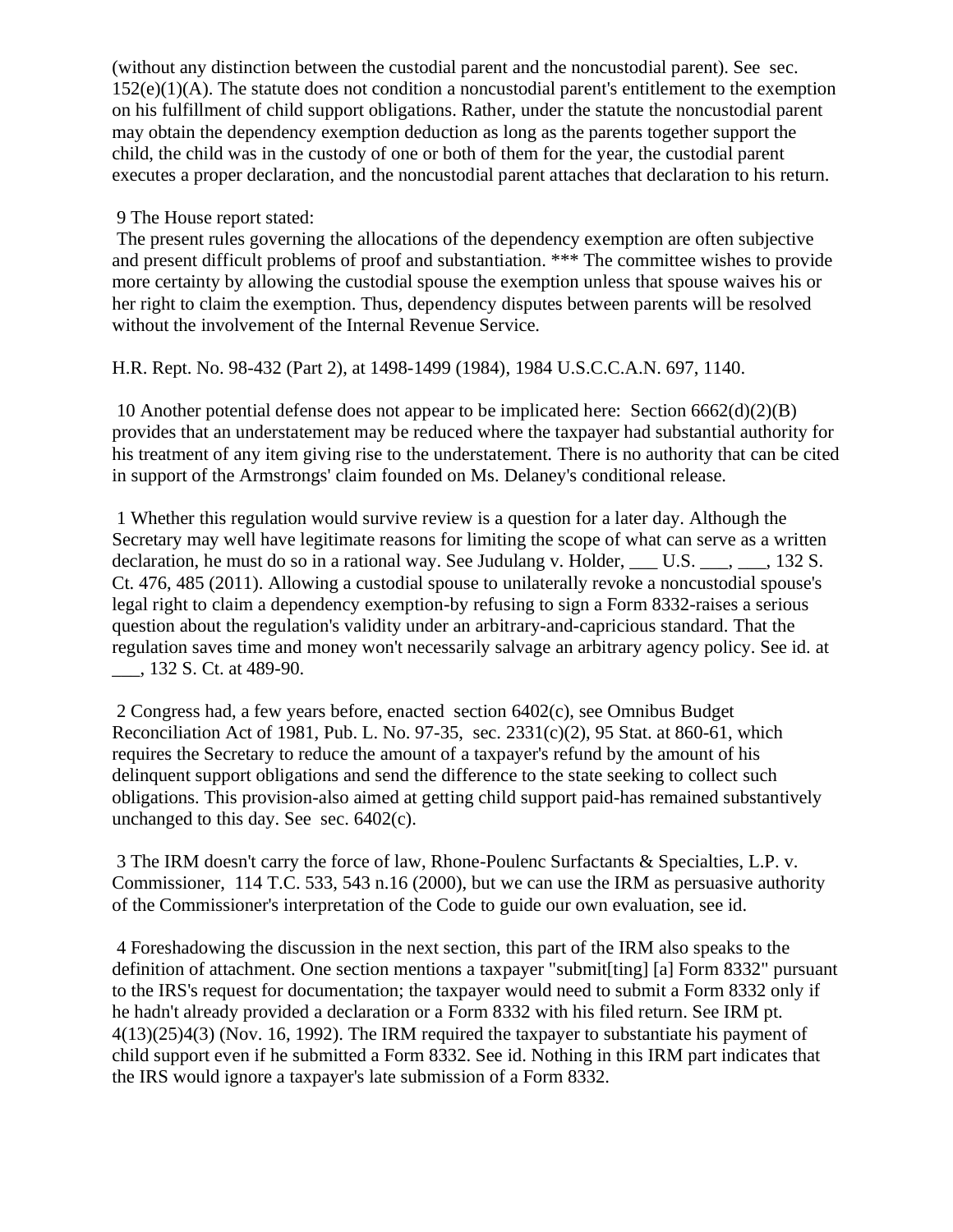5 Both Indiana and Minnesota also require the allocation of the dependency exemption to a noncustodial parent to be conditioned on the payment of child support. Ind. Code Ann. sec. 31- 16-6-1.5(d) (LexisNexis Supp. 2012); Biscoe v. Biscoe, 443 N.W.2d 221, 224-25 (Minn. Ct. App. 1989). Similarly, in Louisiana, the courts cannot allocate the dependency exemption to a noncustodial parent if there are any outstanding child support payments owed to the custodial parent. La. Rev. Stat. Ann. sec. 9:315.18(B)(1)(a) (2008). Though to my knowledge no court has yet ruled on the issue, Louisiana's statute could be broadly read to require the noncustodial parent to stay current on his support obligation in order to keep the exemption. See id. Notably, I have found no state that disallows conditioning the allocation of the dependency exemption on the noncustodial parent staying current on his support obligations.

6 Commentators have noted that just telling noncustodial parents in this situation that their remedy lies in asking a state court to order an offsetting reduction in future support if the custodial parent refuses to fill out a Form 8332 would cause collateral damage to the minor children who are supposed to benefit from that support. See James A. Rodenberg, "Allocating Federal Income Tax Dependency Exemptions in Divorce Decrees", 55 Mo. L. Rev. 1075, 1096- 97 (1990).

7 This is a very broad generalization--state-court divorce decrees allocate rights between parents. The characterization of those rights for federal tax-law purposes remains a federal question, see, e.g., United States v. Nat'l Bank of Commerce, 472 U.S. 713, 722 (1985), but many states and commentators view the allocation of tax exemptions as very much one of the items that state courts can and do regulate, see Robert G. Nassau, "How to Split the Tax Baby: What Would Solomon Do?", 61 Syracuse L. Rev. 83, 107-109 (2010); see also Rodenberg, supra, at 1084 ("[C]ourts routinely used their powers to allocate the exemption in divorce decrees"). And for many decades the Code expressly allowed state courts to allocate exemptions, as it still does for pre-1985 arrangements. See sec. 152(e)(3). A more precise formulation, therefore, is that a state-court allocation of federal-tax exemptions between divorced parents can't bind the Commissioner.

8 The majority quotes a T.C. opinion. See Miller v. Commissioner, 114 T.C. 184, 196 (2000) ("[A] state court cannot determine issues of Federal tax law"), aff'd on other grounds sub nom., Lovejoy v. Commissioner, 293 F.3d 1208 [89 AFTR 2d 2002-2989] (10th Cir. 2002). Miller itself relied on White when it made that statement, and it was not at all essential to our holding. In Miller, the noncustodial parent attached to his return a state-court order that unconditionally allocated to him the dependency exemptions for both of his children. That order, however, wasn't signed by the custodial parent. We held that the lack of a signature was the fatal flaw, determining that "[s]imply attaching a State court order that is not signed by the custodial parent to the return of the noncustodial parent does not satisfy the express statutory requirements of section  $152(e)(2)(A)$ ." Id. Miller's statement regarding state-court determinations-besides being a broad generalization-would seem to be dictum.

9 The Commissioner had also claimed in Boltinghouse that the agreement didn't conform to the substance of Form 8332 because it didn't include the Social Security numbers of the parents. T.C. Memo. 2003-134 [TC Memo 2003-134], at \*4. We flatly rejected that assertion as "without merit." Id. (citing Bramante v. Commissioner, T.C. Memo. 2002-228 [TC Memo 2002-228], 2002 WL 31039137, which held that the omission of a custodial parent's Social Security number on a declaration didn't invalidate the release). But see Thomas v. Commissioner, T.C. Memo. 2010-11 [TC Memo 2010-11], 2010 WL 174107, at \*3 (holding decree didn't conform to the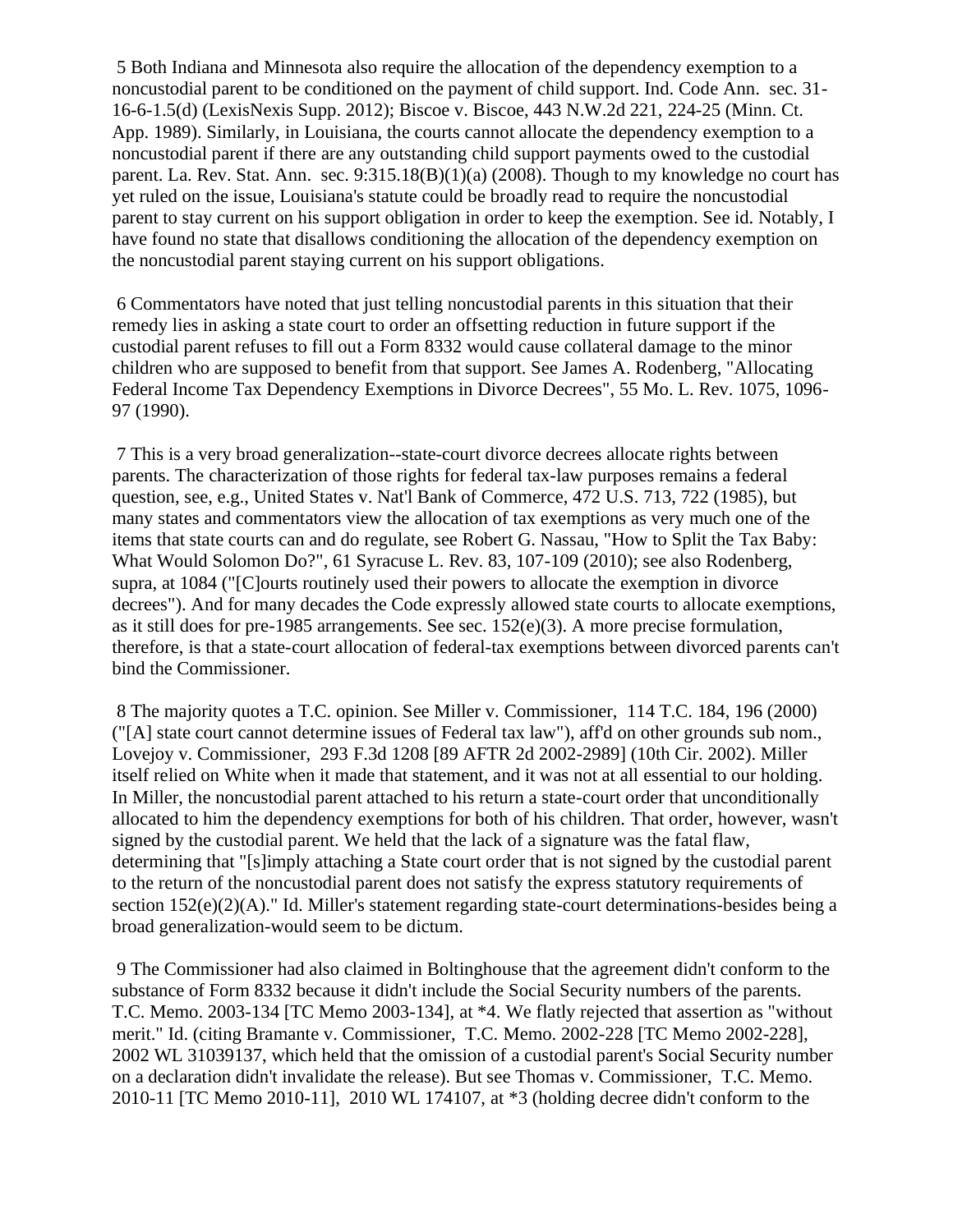substance of Form 8332 because-among other reasons-it didn't contain parents' Social Security numbers).

10 Let's assume for a moment that the Secretary promulgated a regulation that said-as an alternative to a Form 8332-a noncustodial parent can also satisfy section 152(e)(2) by attaching to his return (1) a divorce decree/separation agreement which allocates the exemption to him so long as he pays child support; and (2) substantiation that he did, in fact, meet his child support obligations. Under the majority's reasoning, that regulation would be invalid under step one of Chevron, which says the plain meaning of a statute overrides regulations to the contrary.

11 Webster's Third New International Dictionary is widely regarded as a "descriptive" dictionary-one that describes various word usages without prescribing any. See Phillip A. Rubin, "War of the Words: How Courts Can Use Dictionaries in Accordance with Textualist Principles", 60 Duke L.J. 167, 183-84 (2010). Lexicographers still debate whether the descriptive approach taken by Webster's Third is more appropriate than a "prescriptive" approach-one emphasizing the "proper" use of words-as employed by other respected dictionaries, such as The American Heritage Dictionary. See id. at 183-84 n.105.

For what it's worth, the two dictionaries track each other as to the meaning of "attach". The American Heritage Dictionary of the English Language 115 (5th ed. 2011), in relevant part, defines attach as: (1) "To fasten, secure, or join" (as in "attached the wires to the post"); (2) "To connect as an adjunct or associated condition or part" (as in "Many major issues are attached to this legislation"); (3) "To affix or append; add" (as in "attached several riders to the document"); (4) "To ascribe or assign" (as in "attached no significance to the threat"); (5) "To bind by emotional ties, as of affection or loyalty" (as in "I am attached to my family"); and (6) "To adhere, belong, or relate" (as in "Very little prestige attaches to this position").

12 The Supreme Court has used dictionaries to "provide potential meanings from which the Court would select based on statutory purpose, legislative intent, common sense, or some other contextual argument." See Note, "Looking It Up: Dictionaries and Statutory Interpretation," 107 Harv. L. Rev. 1437, 1439 (1994).

13 In the sense in which the word is used in section 152(e)(2)(B), I can find only fifteen current Code references to "attach" or "attachment": six in subtitle A, see secs.  $36(d)(4)$ ,  $152(e)(2)(B)$ ,  $170(f)(11)(C)$  and (D),  $274(h)(5)$ ,  $646(c)(2)(B)$ ,  $860(e)(4)$ ; one in subtitle B, see sec.  $2001(f)(2)$ ; and eight in subtitle F, see secs.  $6038D(a)$ ,  $6103(b)(1)$ ,  $6114(a)(1)$ ,  $6213(g)(2)(P)(iii)$ , 6501(c)(9), 6611(g)(2)(B)(ii), 6662(d)(2)(B)(ii)(I), 7477(a).

14 I am aware that the IRS Office of Chief Counsel has taken the position that section  $6330(c)(1)$ 's requirement that an Appeals officer obtain " verification that 'the requirements of any applicable law or administrative procedure have been met" in collection cases includes verification that the IRS followed procedures the IRM requires. Chief Counsel Advice 201212018 (Mar. 23, 2012); see also Trout v. Commissioner, 131 T.C. 239, 257-62 (2008) (Marvel, J., concurring).

15 The IRM clarifies that returns with potential statute-of-limitations problems are "never returned to the taxpayer." IRM pt. 21.6.1.4.2 (Oct. 1, 2007). We don't have this problem here: The Commissioner was well within the general three-year limitations period when the Armstrongs filed their petition with this Court.